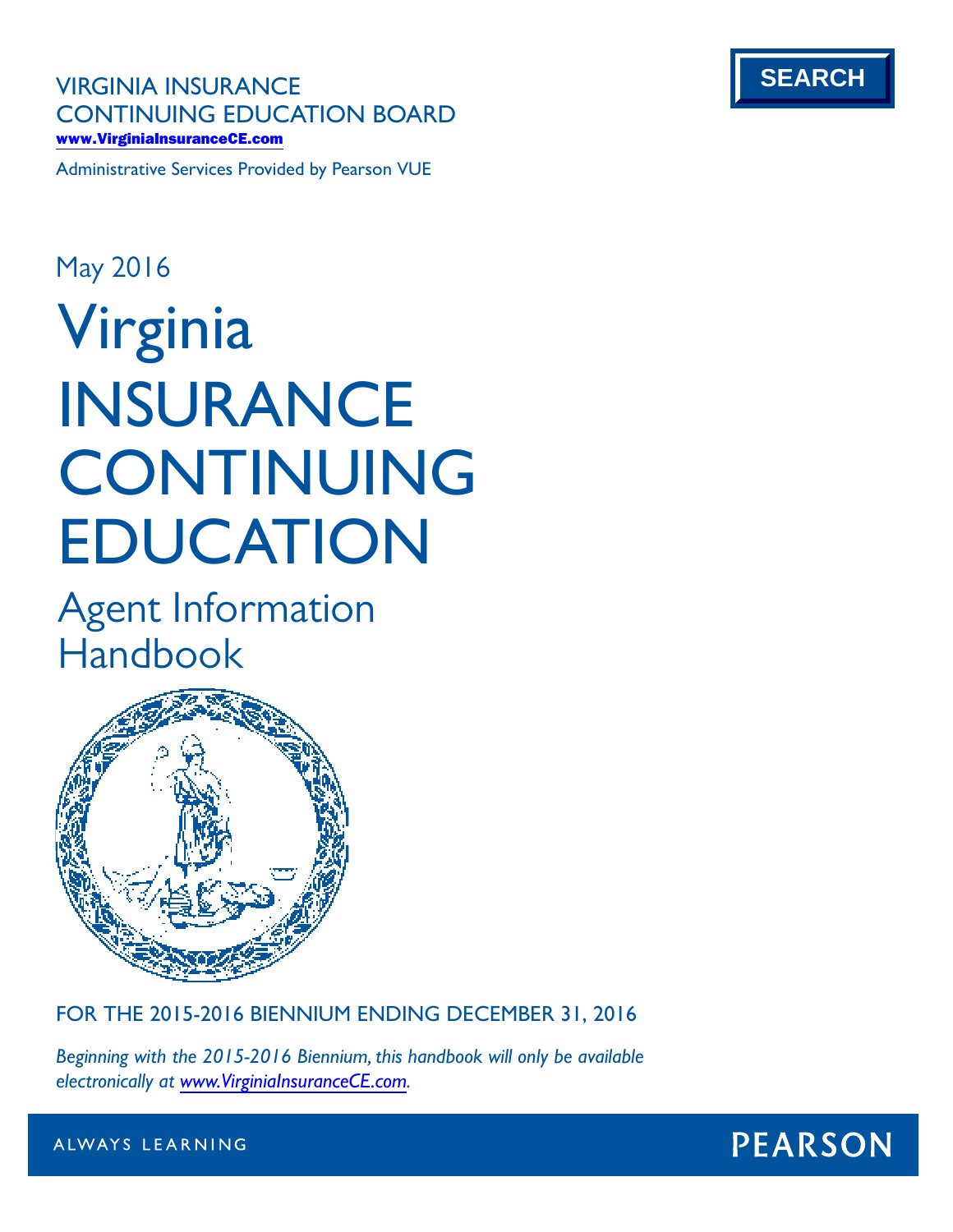

**VIRGINIA INSURANCE CONTINUING EDUCATION BOARD** Pearson VUE · Attn: VACE · 3 Bala Plaza West · Bala Cynwyd, PA 19004-3481 Toll Free 877-234-6093 • FAX 610-617-0927 www.VirginiaInsuranceCE.com Email: VirginiaInsuranceCE@pearson.com

The Virginia Insurance Continuing Education Board ("Board") was created by the 1992 Virginia General Assembly in legislation that took effect on January 1, 1993. The law also created certain guidelines to be followed by the Board in establishing a continuing education ("CE") program in Virginia, as well as the applicability of CE to particular license types and the sanctions for noncompliance with the CE requirements. The law has been amended several times since its original enactment in 1992. The Board consists of 12 members representing various types of insurers doing business in Virginia, the various agent trade associations, and a higher education professional. The Board is an independent entity whose members are appointed by the Virginia State Corporation Commission ("Commission"). Although the Board works closely with representatives of the Commission's Bureau of Insurance ("Bureau"), the Board is not a division of the Commission.

The Board, which represents you, the agent, has worked diligently to create and maintain an effective and efficient program. The Bureau has secured reciprocity agreements with all other states that allow Virginia resident agents to use their Virginia CE compliance to meet the CE requirements of states where they may hold nonresident licenses. I believe we have a program that meets the needs of all involved: agents, consultants, providers, and instructors.

I encourage you to take compliance with the Virginia Insurance Continuing Education Program seriously by carefully reading the information in this Handbook and by paying particular attention to:

- Completing all resident agent coursework or making the required nonresident agent submission by November 30, 2016.
- Completing at least 16 hours of CE if you hold one license type, and 24 hours with at least eight hours in each license type if you hold two or more licenses, and ensuring that three credit hours qualify as "Ethics" (which may include Virginia Insurance Law and Regulations credits) for all Resident Agents/Consultants.
- Earning no more than 75 percent of your credits for the biennium from courses sponsored and given by insurance agencies or insurance companies.
- Paying the \$20 required nonrefundable continuance fee by the deadline of November 30, 2016. **This fee is required of residents and non-residents.**

The Board encourages you to provide your comments and suggestions regarding the CE program. Please use the mailing addresses, website addresses, and telephone numbers throughout the Handbook to contact us.

Sincerely,

Remotel J. Dei-

Kenneth J. Hein, Chairman Virginia Insurance Continuing Education Board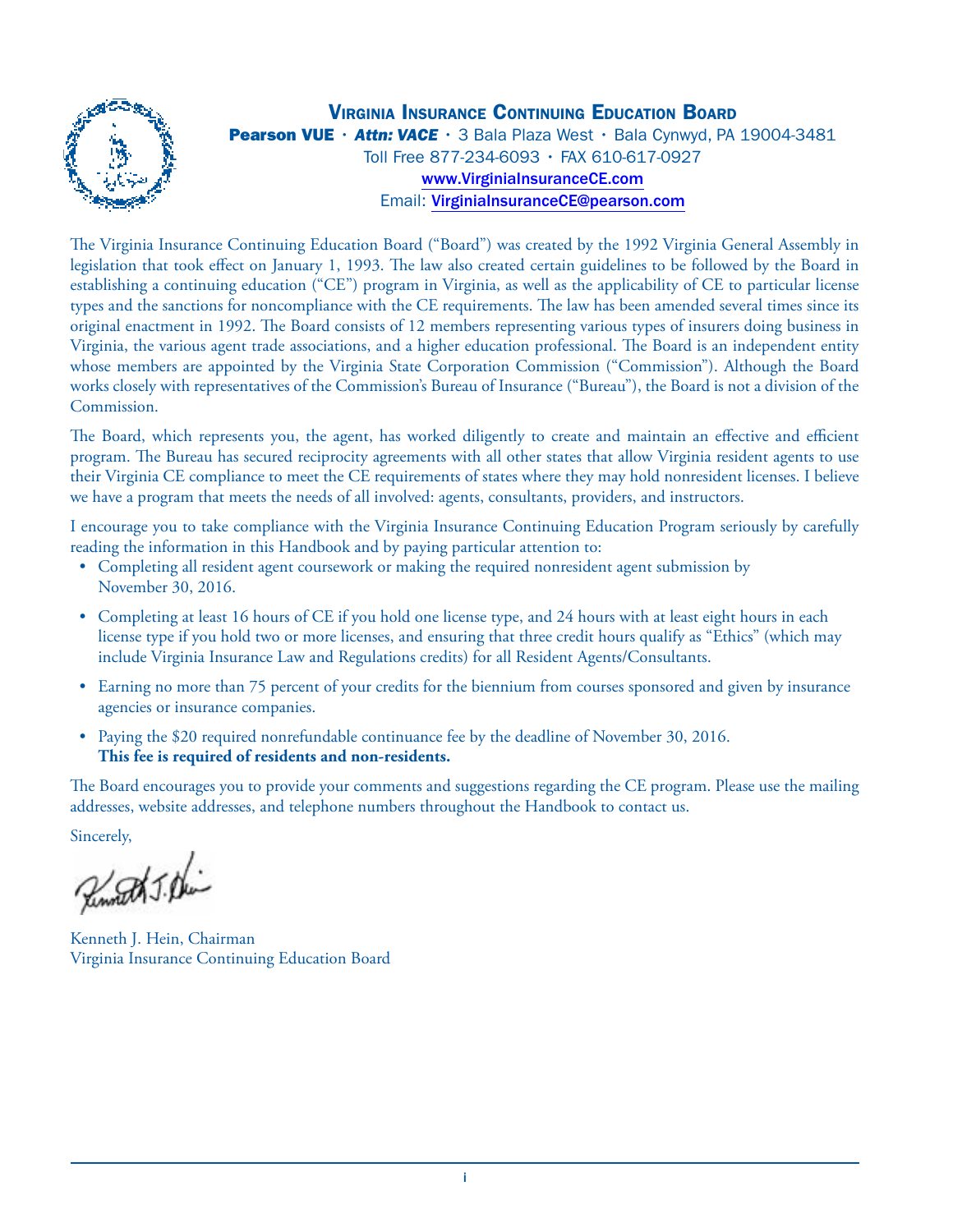# **TABLE OF CONTENTS**

| <b>MESSAGE FROM THE CHAIRMAN</b><br>OF THE VIRGINIA INSURANCE CONTINUING EDUCATION BOARD  inside front cover |  |
|--------------------------------------------------------------------------------------------------------------|--|
|                                                                                                              |  |
|                                                                                                              |  |
| <b>QUICK REFERENCE FOR THE VIRGINIA INSURANCE</b>                                                            |  |
|                                                                                                              |  |
|                                                                                                              |  |
|                                                                                                              |  |
|                                                                                                              |  |
|                                                                                                              |  |
|                                                                                                              |  |
|                                                                                                              |  |
|                                                                                                              |  |
| <b>FORMS</b>                                                                                                 |  |

Copyright © 2016 Pearson Education, Inc. or its affiliate(s). All rights reserved. Pubs\_orders@pearson.com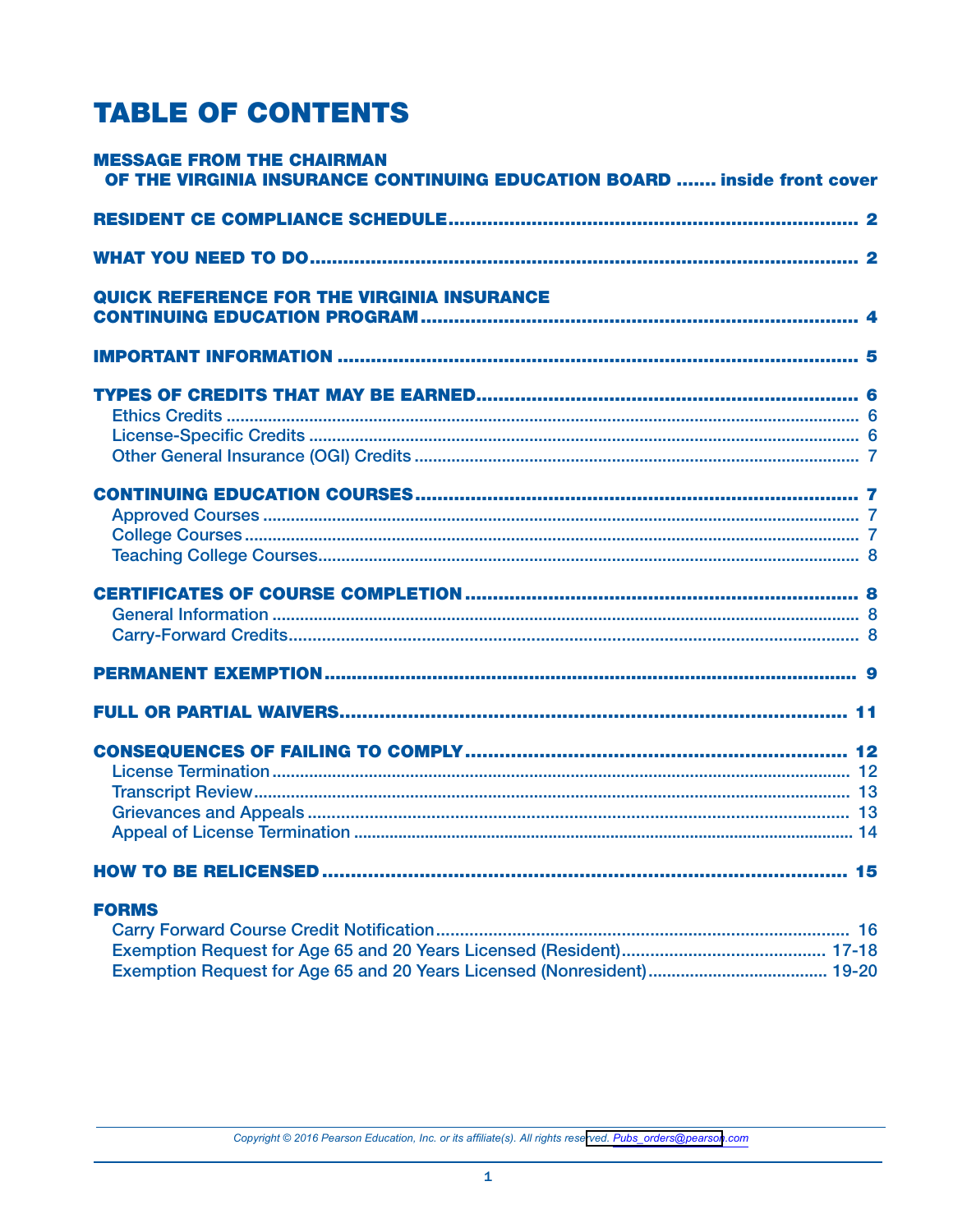# RESIDENT C.E. COMPLIANCE SCHEDULE FOR 2015 - 2016 BIENNIUM

| 11/30/16                                                           | $12/1/16 - 1/3/17$                                                                                            | $1/4/17 - 1/31/17$                |
|--------------------------------------------------------------------|---------------------------------------------------------------------------------------------------------------|-----------------------------------|
| Last day to complete courses/pay<br>nonrefundable continuance fee. | Time period to correct any CE<br>deficiencies by completing courses/<br>paying nonrefundable continuance fee. | \$100 Late filing penalty period. |

| $1/4/17 - 2/4/17$                  | 2/15/17             | 2/16/17                                                                                                                                             | $2/15/17 - 3/15/17$                         |
|------------------------------------|---------------------|-----------------------------------------------------------------------------------------------------------------------------------------------------|---------------------------------------------|
| CE Board appeal process<br>period. | Terminate licenses. | Begin applying for new<br>licenses.<br>Must pass exam, submit<br>current criminal history<br>record report, pay<br>nonrefundable licensing<br>fees. | <b>Commission appeal</b><br>process period. |

*Visit www.VirginiaInsuranceCE.com to pay the nonrefundable continuance fee online, review your CE Transcript, and review Sponsor and Course Listings.*

# WHAT YOU NEED TO DO

- **Residents holding one license type, or holding both Life & Annuities and Health licenses, must complete 16 credit hours of continuing education ("CE").**
- **Residents holding two (2) or more license types must complete 24 credit hours of CE, with a minimum of eight (8) credit hours applicable to each license type held.**
- **Residents must complete at least three (3) credit hours of Ethics (which may include Insurance Law and Regulations) in each biennium, and no more than 75 percent of your required credit hours may be obtained from courses sponsored by insurance companies or agencies. Insurance Law and Regulations credit hours will be applied to the Ethics requirement. Ethics courses categorized as Other General Insurance ("OGI") credits will not be applied to the Ethics requirement.**
- **Residents must complete the course requirements and pay the nonrefundable \$20 continuance fee ("fee") on or before November 30, 2016. The fee must be paid before any earned credits will be applied to the CE requirements. Agents will have a 31-day period (beginning on December 1, 2016) as a final opportunity to correct any CE deficiencies by completing the required coursework and/or paying the fee.**
- Agents who have completed all continuing education course or exemption requirements by December 31 (or the next working day thereafter if December 31 falls on a weekend, of the following year) but failed to demonstrate proof of compliance by failing to pay the continuance fee imposed by the Board shall be permitted to pay such a continuance fee for an additional period of time, until the close of business on January 31 (or the next working day) but only if the agent pays, in addition to the continuance fee, a late filing penalty of \$100, which must be paid electronically at **www.VirginiaInsuranceCE.com**. No agent whose proof of compliance is received during this final period shall be considered in compliance with the continuing education requirements unless the continuance fee and the late filing penalty described herein are paid by the close of business on January 31 (or the next working day).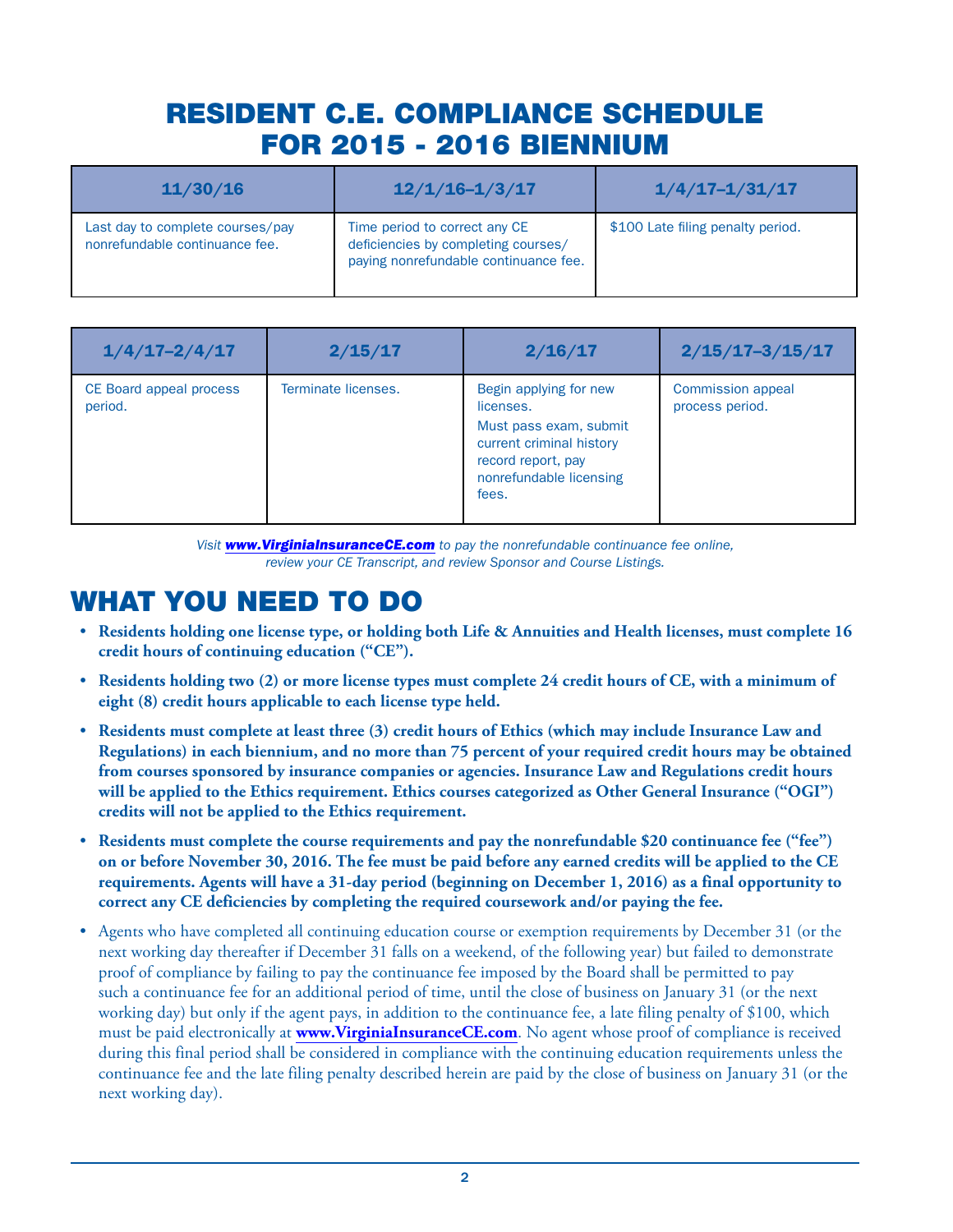- Nonresidents are NOT required to complete Virginia CE courses and are eligible for compliance based upon reciprocity between Virginia and the agent's home state. Pearson VUE will verify home-state status through the NAIC's National Producer Data Base ("PDB"). The only requirement for nonresident agents is to pay the \$20 nonrefundable continuance fee by the dates denoted on page 2.
- Residents and nonresidents are required to pay the fee online at **www.VirginiaInsuranceCE.com**. The fee must be paid by **credit/debit card using Visa, MasterCard, or American Express**. If your payment is not honored, the transaction will not be processed.
- The Virginia Insurance Continuing Education Board ("Board") will consider granting a partial or full waiver of CE requirements for those unable to complete the requirements only under specific circumstances. Waiver requests for reasons such as insufficient time, administrative problems, improper action by managers, secretaries, etc., or ignorance of the requirements for CE will be denied. See the *FULL OR PARTIAL WAIVER* section on page 10 for details.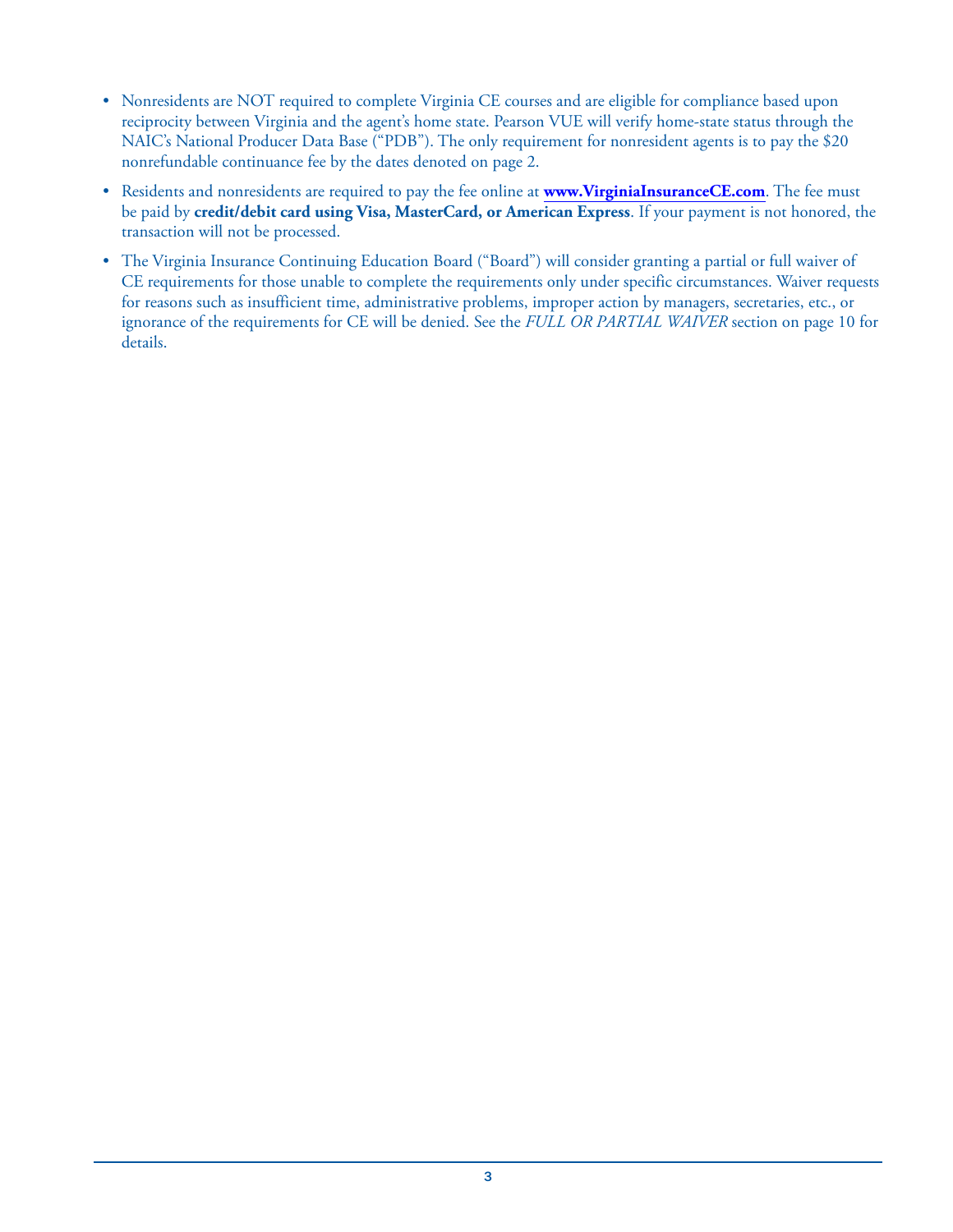# QUICK REFERENCE FOR THE VIRGINIA INSURANCE CONTINUING EDUCATION PROGRAM:

What you can find on the Virginia Continuing Education Board website **www.VirginiaInsuranceCE.com**

- Review CE Transcript
- Pay the \$20 nonrefundable CE Continuance Fee online
- Compliance Schedules
- CE Agent FAQs
- Important Notices and Updates to the Virginia Insurance Continuing Education Board Program
- Listing of Course Offerings Scheduled
- Listing of Approved Courses
- Listing of Approved Providers
- Online version of this Agent Handbook
- Exemption Request form for agents based on Age 65 **AND** 20 Years Licensed
- List of Virginia Insurance Continuing Education Board members and affiliations
- Virginia Insurance Licensing Exam information

What you can find on the Virginia Bureau of Insurance website **www.scc.virginia.gov/boi**

- Producer Lookup (find Virginia License Number "VLN" and National Producer "NPN")
- Licensing procedures and requirements
- Update resident, mailing, and business addresses (your resident address MUST be your mailing address)
- Update or Add Email address
- Apply for a license online
- Print your license online
- Producer licensing and agent-related CE FAQs
- Pay the \$20 nonrefundable CE Continuance Fee online
- Review CE Transcript
- Compliance Schedules
- Approved Courses Inquiry

### What you can find on the Vertafore website **www.sircon.com/virginia**

- Pay \$20 nonrefundable Continuance Fee
- Review CE Transcript, Lookup education courses/credits
- List of Course Offerings Scheduled
- List of Approved Courses
- List of Approved Providers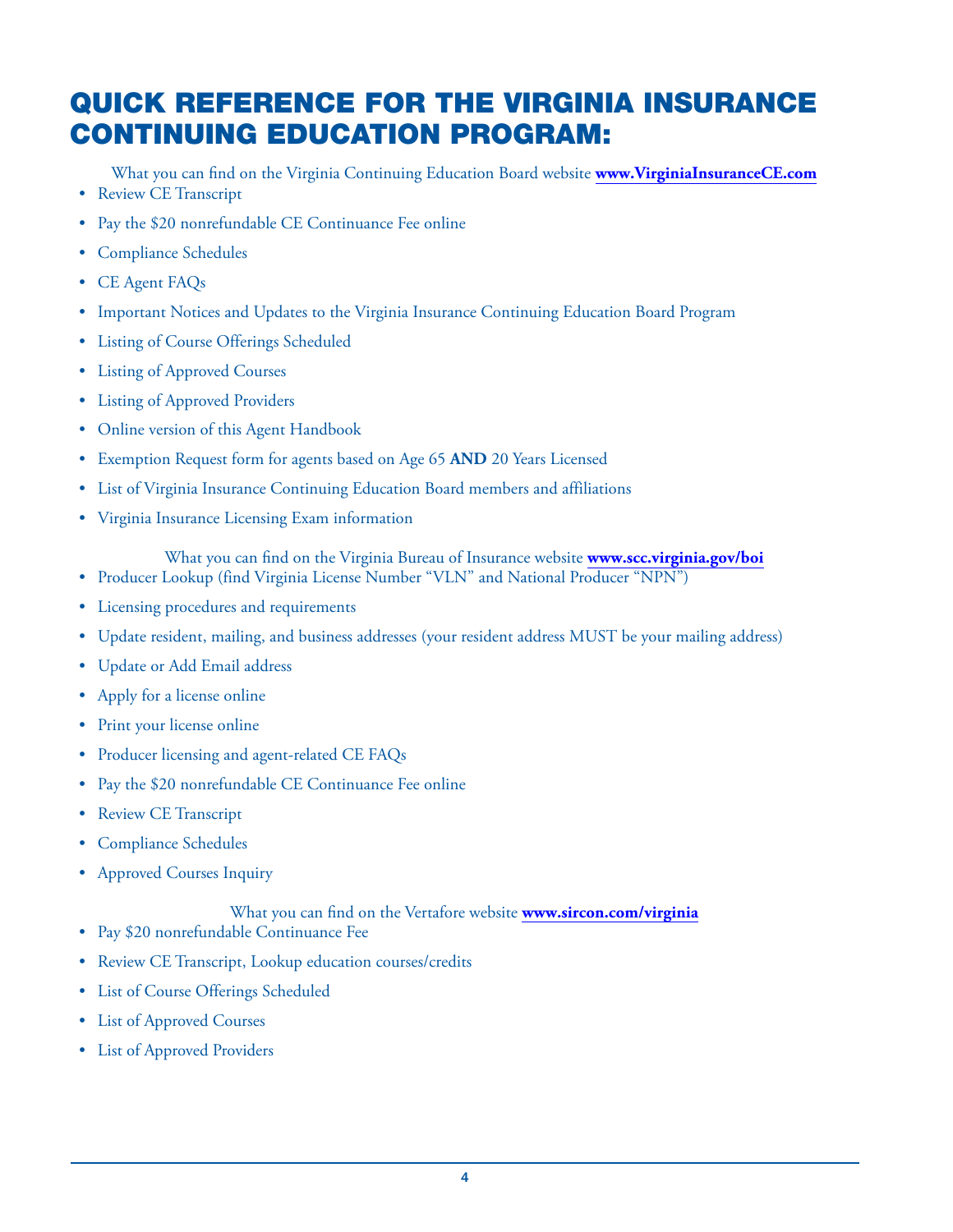# IMPORTANT INFORMATION

- When course credits are submitted and the fee is paid, the course credits will be applied toward compliance. When the fee has not been paid or the course roster has not been submitted, course credits will not be applied until a roster is submitted and the fee is paid.
- In April/May/June 2016, noncompliant agents will be sent a status report confirming all CE requirements have not been met. A second status report will be sent in early September 2016.
- Early November 2016, noncompliant agents will receive from the Bureau of Insurance ("Bureau") a written notice of impending termination. Agents will have a 31-day period (beginning on December 1, 2016) as a final opportunity to correct any CE deficiencies by completing the required coursework and/or paying the fee.
- Agents who have completed all continuing education course or exemption requirements by December 31 (or the next working day thereafter if December 31 falls on a weekend, of the following year) but failed to demonstrate proof of compliance by failing to pay the continuance fee imposed by the Board shall be permitted to pay such a continuance fee for an additional period of time, until the close of business on January 31 (or the next working day) but only if the agent pays, in addition to the continuance fee, a late filing penalty of \$100, which must be paid electronically at **www.VirginiaInsuranceCE.com**. No agent whose proof of compliance is received during this final period shall be considered in compliance with the continuing education requirements unless the continuance fee and the late filing penalty described herein are paid by the close of business on January 31 (or the next working day).
- Each biennium (which ends on December 31 of each even-numbered year), resident and nonresident agents and consultants must be in compliance with Virginia CE statutes to maintain their license(s). Resident and nonresident agents or consultants who hold one or more of the following lines or qualifications must meet the Virginia CE requirements: Life & Annuities, Health, Life & Health Consultant, Property & Casualty, Property & Casualty Consultant, Personal Lines and Title. The only requirement for nonresident agents is to pay the fee.
- ONLY the Virginia Insurance License Number ("VLN") or the National Producer Number ("NPN") are permitted forms of student identification.
- You may not receive status reports and the written notice of impending termination if your mailing address in the Bureau's records is different than your current residence address. Your residence address must be the mailing address of record. It is your responsibility to ensure your mailing address with the Bureau is the same as your residence address. Do not use a company or any business address (including PO Box) as your residence or mailing address. Visit **www.scc.virginia.gov/boi/online.aspx** to update your address with the Bureau.
- **Future courtesy notifications may be sent by email. Visit www.scc.virginia.gov/boi/online.aspx to add or update your email address with the Bureau.**
- If you chose to delegate responsibility for tracking your CE proof of compliance and/or paying the fee to another person (such as an agency manager, secretary, licensing clerk, compliance officer, fellow agent, family member, or other third party), the ultimate responsibility for noncompliance and any resulting penalties continue to be yours.
- Neither Pearson VUE, nor the Board, nor the Bureau has the authority to grant time beyond the statutory deadlines for completing CE credits, paying the fee, or seeking waivers or exemptions.
- Agents who have not met all program requirements will have their insurance licenses administratively terminated effective February 15, 2017. See page 15 for details about the procedure for reapplying and taking the license exam where needed.
- Agents licensed in the second year of the biennium are not required to pay the \$20 non-refundable continuance fee. However, carryover credits will not be applied to the next biennium unless the fee is paid.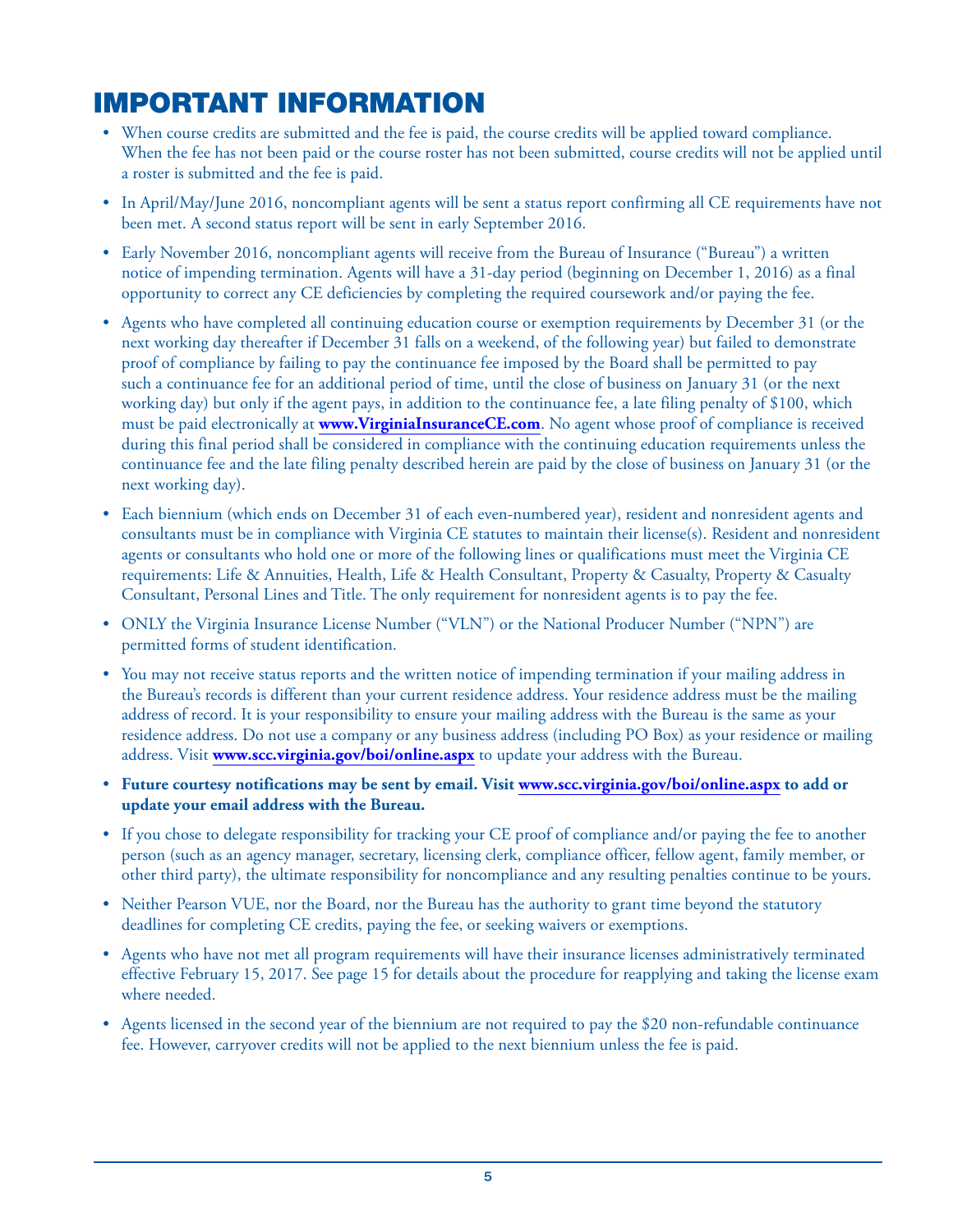# TYPES OF CREDITS THAT MAY BE EARNED

You may earn credits by taking any of the approved courses for the license type(s) you hold. **However, no more than** 75 **percent of your required credits may come from courses sponsored or given by or through an insurance company or insurance agency.** This restriction is NOT limited to only *your* insurance company or *your* insurance agency, **but includes courses sponsored by** *any* **insurance companies or insurance agencies, including brokers, wholesalers and managing general agents**. If you earn more than 75 percent of the required credits from insurance company or insurance agency-sponsored courses, any excess will be carried forward to the next biennium if you have complied with all CE requirements for the current biennium. Remember, however, that you will still need to make sure that no more than 75 percent of your required course credits for the current biennium come from company-sponsored or agencysponsored courses. **At least three of your total credits for each biennium MUST be Ethics. Virginia Insurance Law and Regulations credits will be applied to the Ethics requirement.**

Courses may be approved for Life and Health (LH), Property and Casualty (PC), Title (TI), Other General Insurance (OGI), Ethics (which may include Virginia Insurance Law and Regulations), Flood, or a combination of credit types. When a provider's course is approved for use in Virginia, the provider is informed of the number of credits for which the course will be approved and the type of credit that may be earned by taking the course. Courses are awarded credits based upon specific standards established by the Board and then applied by Pearson VUE during the course review process. As a result of this process, a course may be awarded Life and Health, Property and Casualty, Title, OGI Ethics, or Flood credits. Some courses may be awarded combinations of two or more of these types of credits. For example, a six-credit course may be awarded three Property and Casualty credits and three Ethics credits.

Course providers are required to disclose in their advertising, and at the beginning of each course presentation, whether the course being presented is approved as "company-sponsored" or "agency-sponsored," as well as the number of credits of each type that the course will provide. In addition, providers are required to remind all students at the beginning of each course, as well as in their advertising materials and on their websites, of the 75 percent rule and the requirement that each agent complete at least three hours of courses approved as Ethics (which may include Virginia Insurance Law and Regulations) during each biennium.

### ETHICS CREDITS

**You are required by law to complete three credits approved for Ethics** (which may include Virginia Insurance Law and Regulations) **during each biennium**. Ethics courses categorized as Other General Insurance (OGI) credits will not be applied to the Ethics requirement. When you earn credits designated as Ethics, they will first be applied by Pearson VUE to satisfy this three-credit requirement. If you earn additional Ethics credits, these excess credits may be applied to satisfy the credit requirements for any license type, and Pearson VUE will automatically apply these credits to satisfy other license-specific credit requirements as needed. For example, if a Life and Health agent completed only 12 credits of Life and Health during the biennium, but also completed six Ethics credits, Pearson VUE will apply the first three Ethics credits to satisfy the specific Ethics requirement and will apply one of the remaining three Ethics credits toward the agent's Life and Health agent required credits. This process will result in the agent satisfying the 16-credit requirement (12 Life and Health credits + 1 Ethics credit applied as Life and Health credits + 3 required credits of Ethics = 16 credits). The remaining two Ethics credits would be carried forward to the next biennium and, with proper submission, applied to satisfy the two of the three credit Ethics requirement for that biennium.

### LICENSE-SPECIFIC CREDITS

License-specific credits are designated Life and Health, Property and Casualty, or Title and may be used only for the purpose of meeting the 16-credit or 24-credit requirement for the license type(s) to which they apply. For example, credits earned that are designated Life and Health may be used toward satisfying the course requirements for a Life & Annuities agent license, a Health agent license, or a Life and Health Insurance Consultant license, but may not be applied toward the credits needed to satisfy the license-specific requirements applicable to a Property and Casualty agent license, a Personal Lines agent license, a Property and Casualty Insurance Consultant license, or a Title agent license.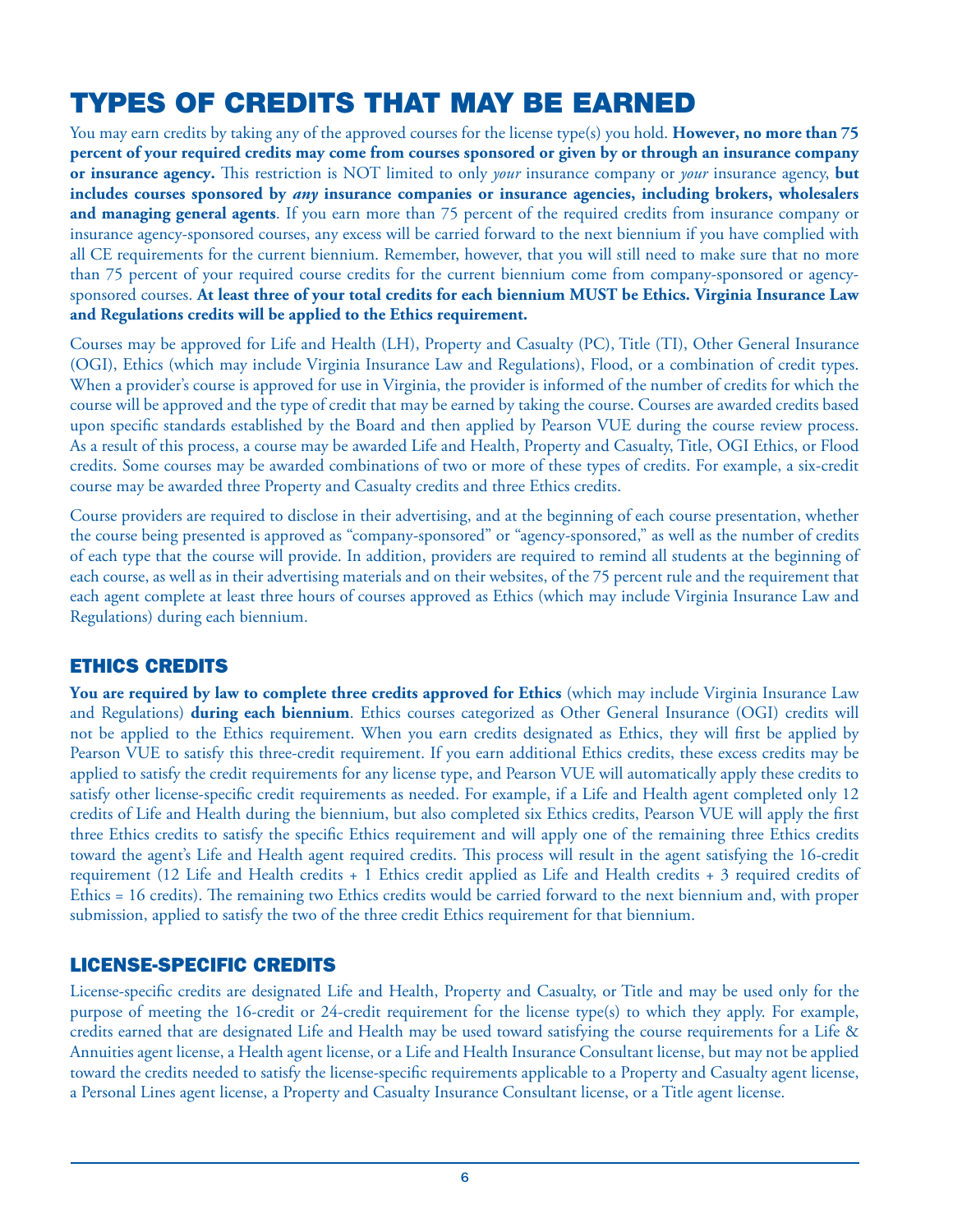### OTHER GENERAL INSURANCE (OGI) CREDITS

OGI credits are awarded for courses or portions of courses that are of a general nature and that may be applicable to all license types. OGI credits are earned, for example, through courses dealing with avoidance of Errors and Omissions for Insurance Agents and other associated business issues. **OGI credits may also be used to satisfy any of the licensespecific requirements. OGI credits may not be used to meet the three-credit Ethics requirement.**

# CONTINUING EDUCATION COURSES APPROVED COURSES

It is the agent's responsibility to verify the type of credits for which a course is approved. Course credits may be verified online at **www.VirginiaInsuranceCE.com** or by **contacting Pearson VUE at 877-234-6093**.

Only courses that have been approved for Virginia CE will satisfy Virginia CE requirements. The fact that a course is approved for CE in another state does **not** mean the course is approved for Virginia CE or, even if so approved, that the course is approved for the same number of credits. Providers must submit courses to Pearson VUE for approval before presenting them. A provider may **not** advertise the availability of a course before that course has been approved.

**An agent who enrolls in a course should determine before the course begins that the course has actually been granted approval. To find out if a course has been approved, visit www.VirginiaInsuranceCE.com** and click on the Provider and Course Listings link.

Note: Beware of extravagant claims advertising large numbers of CE credits for minimal effort. The old saying, "If it sounds too good to be true, it probably is" should be heeded. While some courses may legitimately combine classroom and self-study elements, anyone claiming that you will get, for example, "eight hours of credit for four hours of attendance" should be asked to prove that the course has been approved for that number of hours. **If in doubt about a course's approval status or number and type of credits approved, contact Pearson VUE at 877-234-6093 for verification.**

### COLLEGE COURSES

If you enroll in an insurance-related course at the college or university level and wish to receive credit for that course, the institution must be an accredited college or university, and you need to take independent action to receive credit.

- 1. First, check with the instructor or school to determine if the course has already been approved for Virginia CE credit or check online by visiting **www.VirginiaInsuranceCE.com** and clicking on the Provider and Course Listings link. If the course has been approved, you will also need to be sure the provider has submitted a roster for the course.
- 2. If the course has not been approved for Virginia CE credit, you may submit the course directly to Pearson VUE for CE credit through the following process:
	- Complete and pass the course.
	- Submit a written request to Pearson VUE for CE consideration, attaching:
	- a) An official transcript or semester/quarter grade report reflecting a letter grade of "C" or higher or a numeric grade of 70 percent or higher;
	- b) The instructor's course syllabus;
	- c) Evidence of the number of hours the class met; and
	- d) A course description from the college or university catalog.
	- Pearson VUE will review your request and, if approved, credit will be reported within 20 business days.
	- Pearson VUE will create a roster entry for you for the course.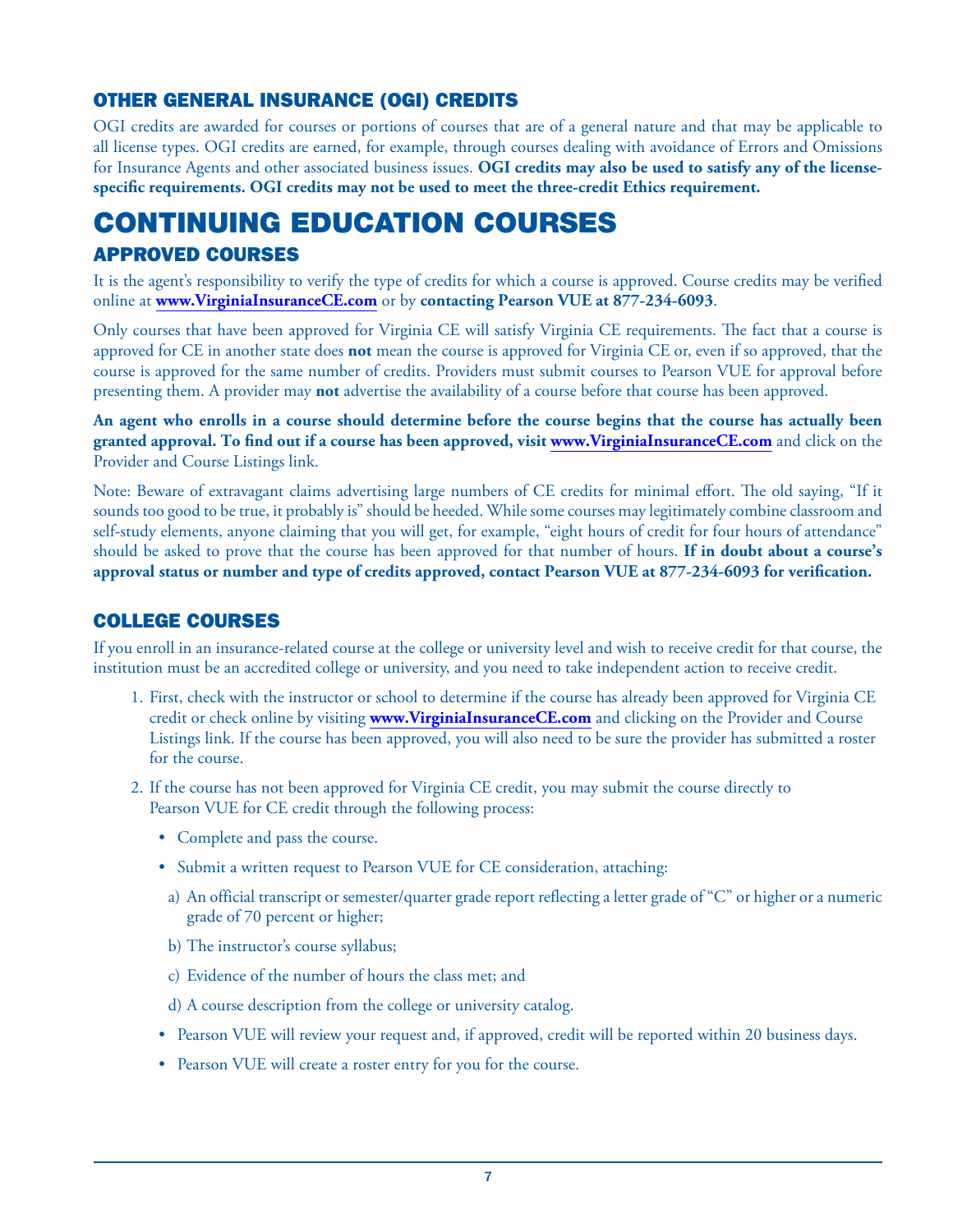Please note that the institution must be an accredited college or university, and all course requirements must have been completed by November 30, 2016. A grade of incomplete or "I" does not fulfill your obligation of meeting all of the course requirements.

Because submitting a course for approval is a two-step process, please allow ample time for doing so prior to the applicable deadlines.

### TEACHING COLLEGE COURSES

If you teach an insurance-related course at the college level or university level and wish to receive credit for that course, you are permitted to do so, but remember that credit for teaching or attending a particular course will only be granted once for each biennium, even if you taught the course more than once.

To receive credit for teaching a college- or university-level course, submit the following materials to Pearson VUE:

- 1. A letter from the Dean of Faculty (or equivalent position), on the letterhead of the college or university, stating the title of the course and the course schedule and certifying that the agent seeking the credit was the instructor for the course; and
- 2. A course outline.

If approved, Pearson VUE will mail a certificate of course completion to you within 20 business days and create a roster entry for you. There is no fee charged by Pearson VUE for issuing the certificate of course completion.

# CERTIFICATES OF COURSE COMPLETION

### GENERAL INFORMATION

You are entitled to receive a certificate of course completion for any approved course that you complete satisfactorily.

A course provider has 20 calendar days after completing a course or event to bank the course roster and 20 calendar days to provide you with a completed certificate of course completion. The certificate may be given out by the instructor(s) or the course provider at the end of the course. When you receive a certificate of course completion, it is YOUR RESPONSIBILITY to verify immediately that all of the information contained on the certificate is complete and accurate and, if not, to contact the course provider and obtain a corrected certificate.

**To receive credit for any courses you have taken in the current biennium, including those resulting in carry-forward credits, you must pay the fee.** Once the requirements have been met for the current biennium, any excess credits you submitted will be recorded and may be carried forward to the next biennium. Note that you will be required to submit the fee once in each biennium.

- You are urged to check your compliance status. Visit **www.VirginiaInsuranceCE.com** to view your CE Transcript. If you have a question about a submission, you should contact the course provider.
- **Do not assume that you have met all requirements. Review your CE Transcript online at www.VirginiaInsuranceCE.com.**

### CARRY-FORWARD CREDITS

Pursuant to 38.2-1867 D, excess credit hours accumulated during any biennium may be carried forward to the next biennium only.

Agents licensed in the second year of the biennium are not required to pay the \$20 non-refundable continuance fee. However, carryover credits will not be applied to the next biennium unless the fee is paid.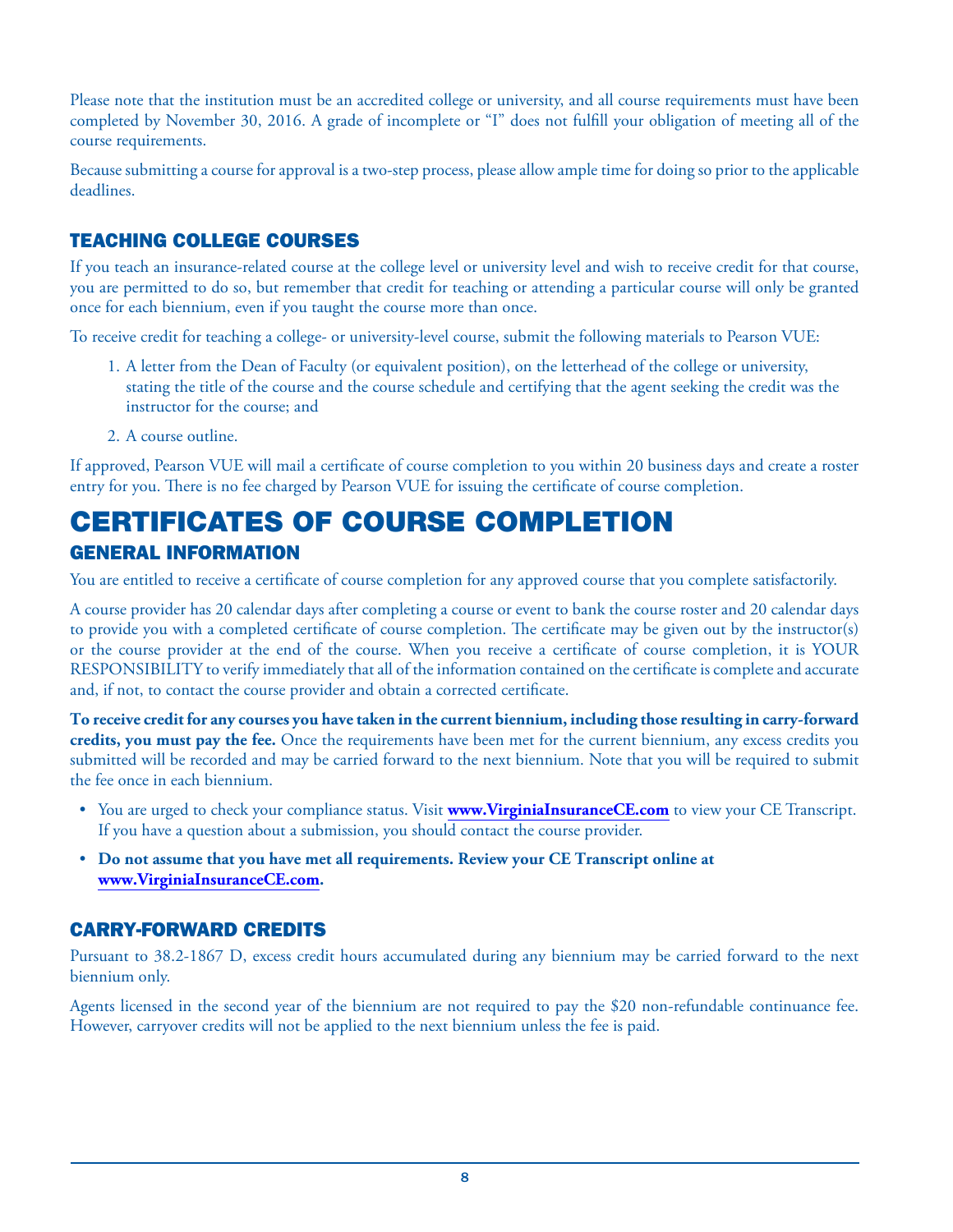# PERMANENT EXEMPTION

1. You must have reached age 65 or reach 65 by December 31, 2016;

• You must submit proof of age to Pearson VUE. Visit **www.pearsonvue.com/va/insurance/ce/all\_agents.asp** to download the Exemption Request Form or see pages 17-18 of this handbook.

#### AND

2.

| <b>Resident</b>                                                                                                                                                                                                                                                                    | <b>Nonresident</b>                                                                     |
|------------------------------------------------------------------------------------------------------------------------------------------------------------------------------------------------------------------------------------------------------------------------------------|----------------------------------------------------------------------------------------|
| A. 20 YEARS VIRGINIA LICENSURE                                                                                                                                                                                                                                                     | • You must have                                                                        |
| You must have held a Virginia license (whether resident, nonresident, or a<br>$\bullet$<br>combination of the two) of a type equivalent to the license for which you seek<br>exemption for 20 continuous and uninterrupted years immediately preceding<br>the end of the biennium; | held a Virginia<br>license (whether<br>resident or<br>nonresident, or<br>a combination |
| OR                                                                                                                                                                                                                                                                                 | of the two) of a                                                                       |
| <b>B. FOUR YEARS VIRGINIA RESIDENT LICENSURE AND 20 YEARS</b><br><b>TOTAL LICENSURE</b>                                                                                                                                                                                            | type equivalent<br>to the license for                                                  |
| You must have held a Virginia RESIDENT license continuously and without<br>$\bullet$<br>interruption for at least the four years immediately preceding the end of the<br>biennium;                                                                                                 | which you seek<br>exemption for 20<br>continuous and                                   |
| <b>AND</b>                                                                                                                                                                                                                                                                         | uninterrupted                                                                          |
| You must have been continuously licensed without interruption with an<br>۰<br>equivalent license in other state(s) for an additional 16 years, for a total of 20<br>years of continuous and uninterrupted licensing;                                                               | years immediately<br>preceding the end<br>of the biennium.                             |
| <b>OR</b>                                                                                                                                                                                                                                                                          |                                                                                        |
| C. FOUR YEARS VIRGINIA RESIDENT LICENSURE AND 20 OF PAST<br>30 YEARS VIRGINIA LICENSEE (RESIDENT OR NONRESIDENT)                                                                                                                                                                   |                                                                                        |
| You must have held a Virginia RESIDENT license continuously and without<br>$\bullet$<br>interruption for at least the four years immediately preceding the end of the<br>biennium;                                                                                                 |                                                                                        |
| <b>AND</b>                                                                                                                                                                                                                                                                         |                                                                                        |
| You must have held the equivalent license authority in Virginia for at least 20<br>$\bullet$<br>of the preceding 30 years including the four most recent years as a Virginia<br>resident licensee.                                                                                 |                                                                                        |
| Further, you will not be eligible for this exemption if any unlicensed period<br>٠<br>was the result of a license revocation for cause or a license termination for prior<br>noncompliance with CE requirements.                                                                   |                                                                                        |

• You must contact the Bureau via email, fax, or mail and request written proof of continuous licensing in Virginia for the necessary period required. There is no fee for this. Your request letter must include your full name, your VLN or NPN, your current residence address, and the license type(s) for which you are requesting proof of continuous licensing. You may email your request to **bureauofinsurance@scc.virginia.gov**, fax it to 804-371-9290, or address your letter to:

#### **Agents Licensing Section**

Bureau of Insurance, P.O. Box 1157 Richmond, VA 23218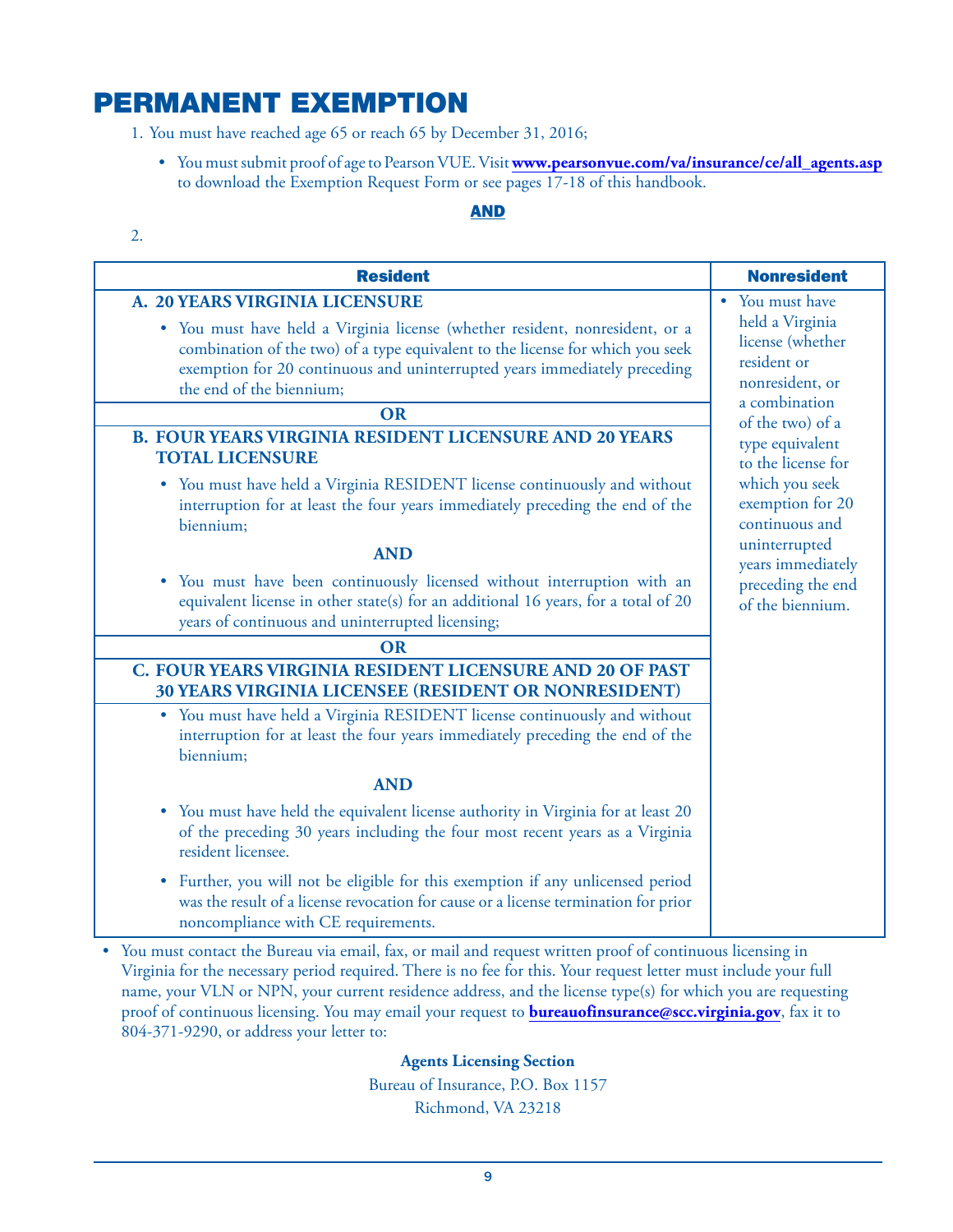- If you are a resident agent seeking exemption through continuous licensing in other jurisdictions (see option 2B on page 9):
	- ˏ You must obtain proof of Virginia licensing for at least the immediately preceding four years as a Virginia resident agent as described above, and
	- ˏ You must provide proof of continuous licensing with equivalent authority in other jurisdictions. The total number of years of continuous licensing must equal at least 20.
	- ˏ Information regarding your license history in other states is not available from the Bureau or from Pearson VUE. **It is your responsibility** to contact those other states and obtain proof that you held such equivalent authority and proof of the exact dates during which you held that authority. If you are unable to provide the necessary documentation, you will not qualify for the exemption.
- If there has been any gap in your license history while you were a nonresident Virginia agent, and the 20 years is not continuous, your request will be denied.
- If you hold more than one license, you must make it clear in your request the license(s) for which you are seeking proof of licensing. It is possible that you will receive proof of licensing with regard to one license and not another, depending upon the original license dates and what has occurred since those dates.
- 3. Once you have received your letter(s) providing proof of licensing from the Bureau (and other jurisdictions if applying for permanent exemption as a resident agent under option 2B on page 9), you must submit to Pearson VUE the original letter with the applicable resident or nonresident Age 65 and 20 Years Licensed Exemption Request Form. The submission must be made by November 30, 2016.

#### **Make your request EARLY in the biennium so that if your request is denied, you will still have sufficient time to complete course requirements or other reciprocity requirements.**

#### **You do NOT need to wait until you actually reach the age of 65 before filing as long as you can prove that you WILL reach the age of 65 on or before the end of the biennium, December 31, 2016.**

The following must be received by Pearson VUE before a permanent exemption can be considered:

- The **original letter** from the Bureau showing proof of continuous licensing for the past 20 years, or for at least the past four years with additional proof of having been licensed in Virginia as a resident agent for at least 20 of the preceding 30 years for an equivalent license authority;
- The **original letter of clearance or certification** from other jurisdictions showing proof of continuous licensing (if you are a resident agent applying for permanent exemption by submitting proof of a total of 20 years' continuous licensing, whether in Virginia or not, remember that you must still submit proof that at least four of the final years of continuous licensing in Virginia were as a resident agent);
- The completed applicable **Exemption Request Form** (found online at **www.pearsonvue.com/va/insurance/ce/all\_agents.asp** or see pages 17-18 of this handbook.)
	- ˏ One of the **Proofs of Age** listed on the form; and
	- ˏ A **one-time** payment of the **fee** payable by check or money order to Pearson VUE VA CE. If the fee for the current biennium has been paid, you are not required to submit another fee. You may verify if the fee has been paid by reviewing your CE Transcript online at **www.VirginiaInsuranceCE.com**.

**Once you have been granted this exemption, and provided that you maintain your license, the CE exemption for that license line only is permanent, and you need not apply for it again.** If you lose that license for any reason, you will lose the CE exemption and you will lose the ability to reapply for the exemption, because the license will no longer have been in continuous effect for the immediately preceding four years.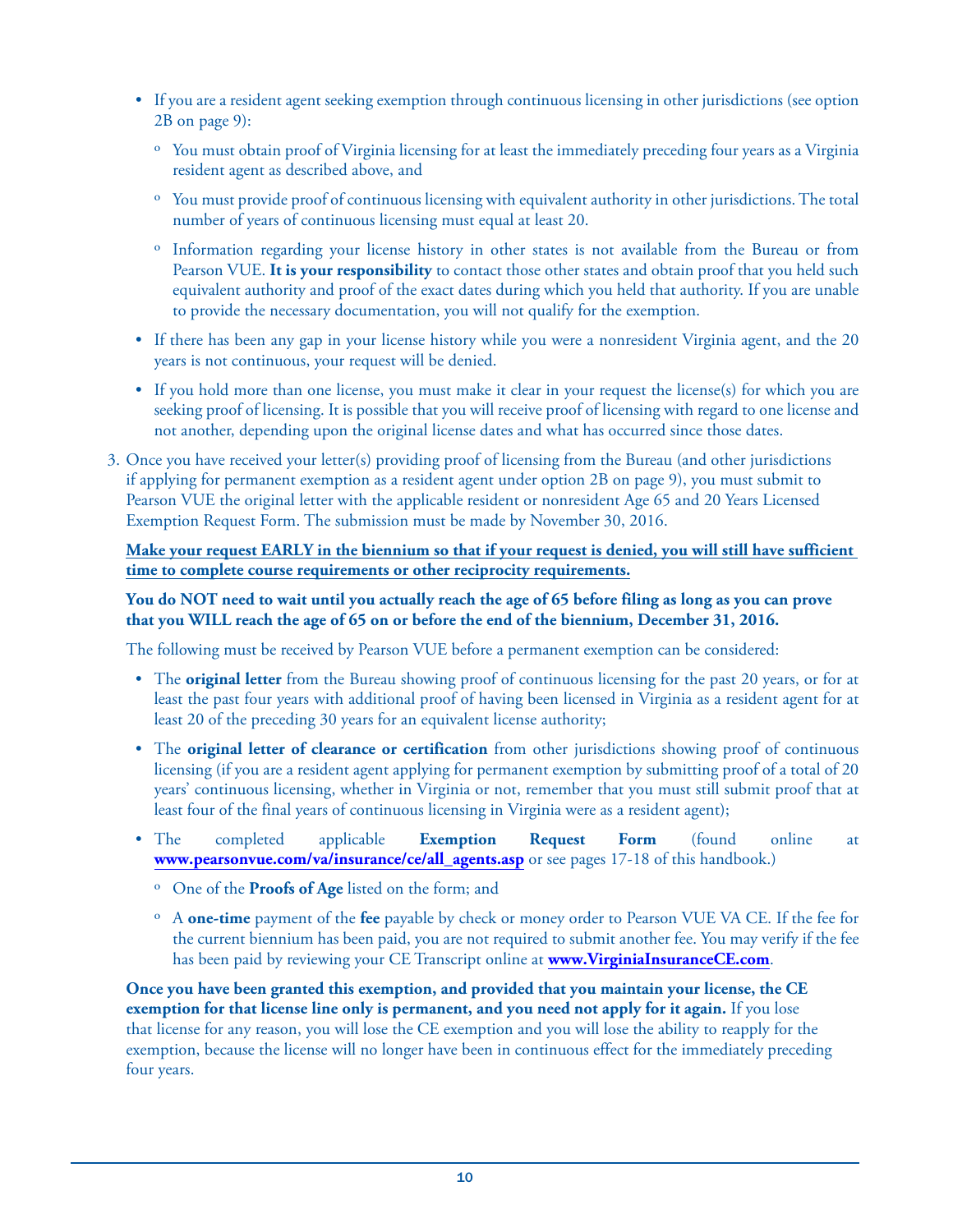# FULL OR PARTIAL WAIVERS

#### *Submit waiver requests to Pearson VUE, NOT to the Bureau of Insurance.*

The requirements for CE may be **waived for good cause**, as defined in the CE law. Waivers will be granted only in exceptional circumstances and only for the current biennium. There are no permanent waivers. A new waiver request and review is required for each biennium in which a waiver is sought.

A waiver may be full or partial. It is permissible to request a waiver of some of the course credits if you had completed some credits before the occurrence of the event that has caused you to seek a waiver.

Because of the likelihood that **waiver requests may be denied** unless there is compelling, long-term justification, you are advised to plan on complying with all CE requirements before the end of each biennium. With the availability of selfstudy and other non-classroom courses, there will be very few active insurance agents who will be medically incapable of completing CE requirements.

Waiver requests based upon such reasons as insufficient time, administrative problems, improper action by managers, secretaries, etc., or ignorance of the requirements for CE will be denied.

- **Full and Partial waivers must ordinarily be requested no later than October 1, 2016, unless the event leading to the request occurred after September 1, 2016.** If you have done nothing to comply before September 1 of the second year of the biennium, and then request a waiver because of something that happened after that date, you will **not** be granted a waiver pursuant to Virginia Code Section 38.2-1870.
- **We suggest that partial waiver requests be submitted well before November 30, 2016, because you might need to take additional courses in the event your request for a partial waiver is denied, and you will be unable to do so if the December 31, 2016, course completion deadline has passed.**
- Requests for waivers should be in the form of a letter and must contain the following information: **(Note: no special form is required and there is no fee for waiver requests.)**
	- 1. The full name and VLN or NPN of the agent on whose behalf the waiver request is being made; **and**
	- 2. The license type(s) for which the waiver request is being made; **and**
	- 3. Detailed justification (including documentation) for the waiver request; **and**
	- 4. The signature of the agent on whose behalf the request is made.
- **WAIVERS BASED ON MEDICAL CONDITIONS:** Requests based upon medical conditions must include a written statement from a certified health professional, such as a medical doctor or psychiatrist. Include copies of any long-term disability or Social Security claim paperwork, applications and/or approvals as part of the supporting documentation. You are permitted to complete CE requirements through self-study and online courses, so inability to attend classes, even for valid medical reasons, will not necessarily be sufficient grounds for granting a waiver.
- **WAIVERS BASED ON MILITARY RESERVE CALL-UPS TO ACTIVE DUTY: Due to the continuing uncertainty regarding activation of military reserve units, the Board will continue its policy and procedures for granting partial waivers or full waivers of CE requirements for those unable to complete CE requirements for the 2015-2016 biennium because of such military call-ups. If the licensee was unable to complete all or part of the CE requirements for the 2015-2016 biennium as a result of being called to active duty, the Board is willing to consider granting a full or partial waiver. Licensees who believe they may qualify for this type of waiver should contact Pearson VUE as soon as possible to find out what type of documentation will be required to demonstrate that they are entitled to such a waiver. Determinations will be made on a case-by-case basis.**
- **WAIVERS BASED ON OTHER REASONS:** Requests based upon incapacity, long term illness, or other emergency situations or conditions should contain reasonable and compelling corroboration of the condition(s) and the justification for a waiver. Waivers will not be granted based on agent error, non-action, ignorance, or errors of others to whom you may have delegated your responsibility for compliance.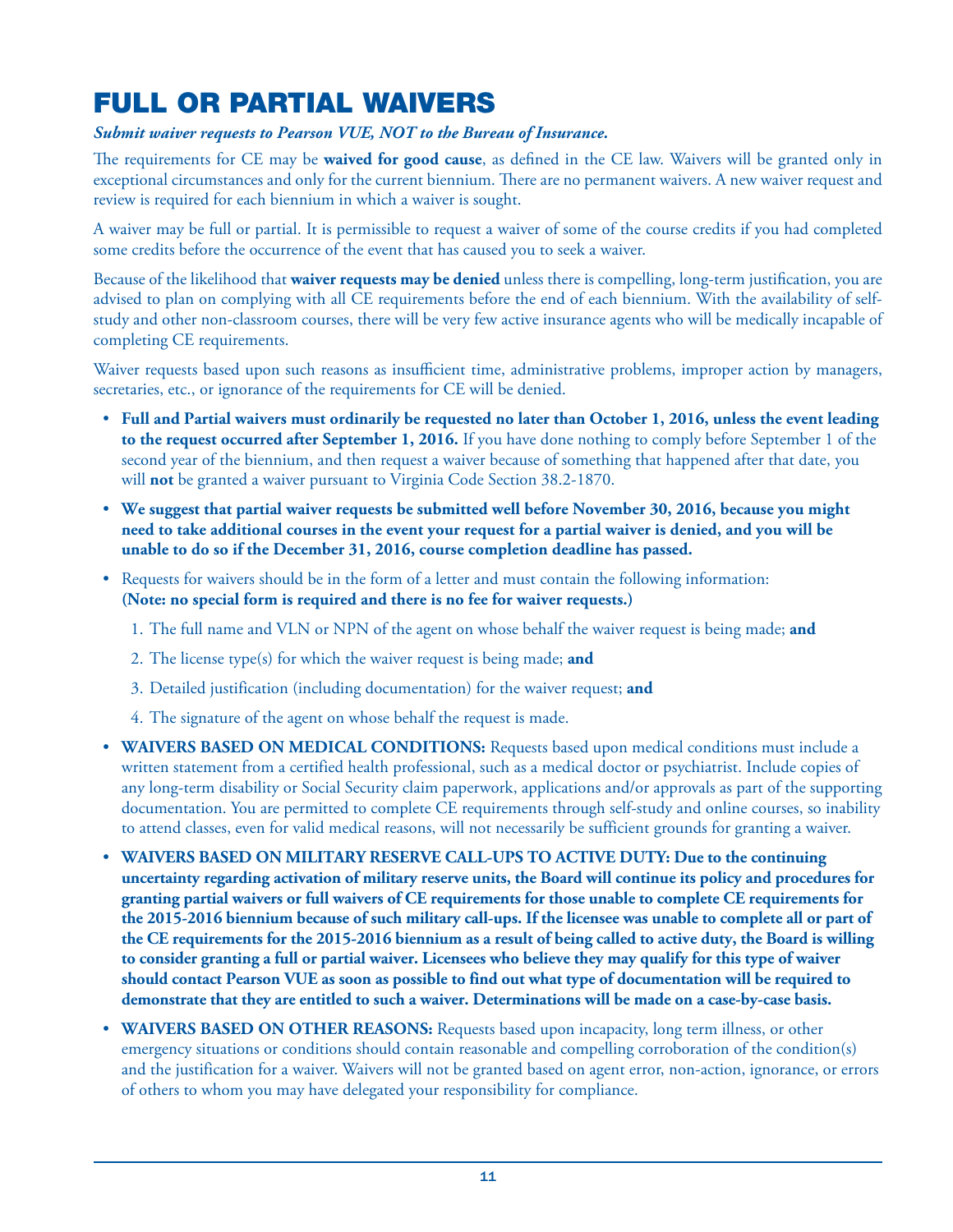# CONSEQUENCES OF FAILING TO COMPLY LICENSE TERMINATION

On or about February 15, 2017, the Bureau will begin the process of terminating all licenses for which proof of compliance was not received.

#### **NOTE**

- If you hold a Virginia resident Variable Contracts license and your Life & Annuities license terminates, your Variable Contracts license will terminate. The law requires residents to hold an active Life & Annuities license as a condition to holding a Variable Contracts license. You will not be permitted to reapply for the Variable Contracts license until becoming relicensed for Life & Annuities.
- If you hold a Virginia resident Surplus Lines Broker license and your resident Property and Casualty license terminates, your Surplus Lines Broker license will terminate. The law requires residents to hold an active Property and Casualty license as a condition for holding a Surplus Lines Broker license. You will not be permitted to reapply for the Surplus Lines Broker license until becoming relicensed for Property and Casualty.
- If you are registered as a Title Settlement Agent and your Title license terminates, your Title Settlement Agent registration will terminate. The law requires an active Title license as a condition for registration as a Title Settlement Agent. You will not be permitted to reapply for registration as a Title Settlement Agent until becoming relicensed for Title and appointed by a licensed Title Insurance Company.
- If you hold a Surety Bail Bondsman license and your Property and Casualty license terminates, your Surety Bail Bondsman license will terminate. The law requires an active Property and Casualty license as a condition for holding a Surety Bail Bondsman license. You will not be permitted to reapply for the Surety Bail Bondsman license through the Virginia Department of Criminal Justice Services (DCJS) until becoming relicensed for Property and Casualty. DCJS' website is **www.dcjs.virginia.gov/pss/special/bailbondsman.cfm**.
- 1. From the moment your license terminates, you will be prohibited from selling, soliciting, or negotiating, in Virginia, insurance of the type authorized by the license that has been terminated.
- 2. Simultaneously with termination of your license, all active company appointments you held under that license will be terminated, and each insurer will be notified of the termination of your active appointment and the reason for such termination. The insurer will be instructed to accept no business generated by you retroactive to the license termination date.

The loss of your license does NOT mean that you are no longer entitled to commissions earned while you were licensed. While there is nothing to PROHIBIT your contract with a particular insurer from containing a provision stating that commissions are forfeited if your license or your appointment to represent that insurer is terminated, Virginia law contains no such requirement. Section 38.2-1812 A of the Code of Virginia prohibits insurers from paying commission to an agent who was not licensed at the time of the underlying transaction and who is not appointed at the time commission is paid. HOWEVER, there is a specific exception contained in the same paragraph of the law, which states:

#### *This provision shall not prevent the payment or receipt of renewal or other deferred commissions or compensation to or by any person if the person was so duly licensed and appointed, where the appointment was necessary, at the time of the transactions out of which arose the right to such renewals or deferred commissions or compensation.*

3. If it is at any time determined that you continued to sell, solicit, or negotiate insurance after being sent notice of license termination, or that you conspired with another agent or agency to continue selling insurance under that licensee's authority, the Bureau may initiate formal disciplinary proceedings against you, and such other licensee, and any insurer that does business with you for violation of any number of statutes that can be found in Title 38.2, Chapter 18 of the Code of Virginia, as amended. Penalties for such violations can range up to \$5,000 for each policy sold, solicited, or negotiated, as well as revocation or suspension of your license(s) or refusal to issue a new license. Similar disciplinary actions may also be initiated against any agent or agency that knowingly assisted you or allowed you to engage in such prohibited activities.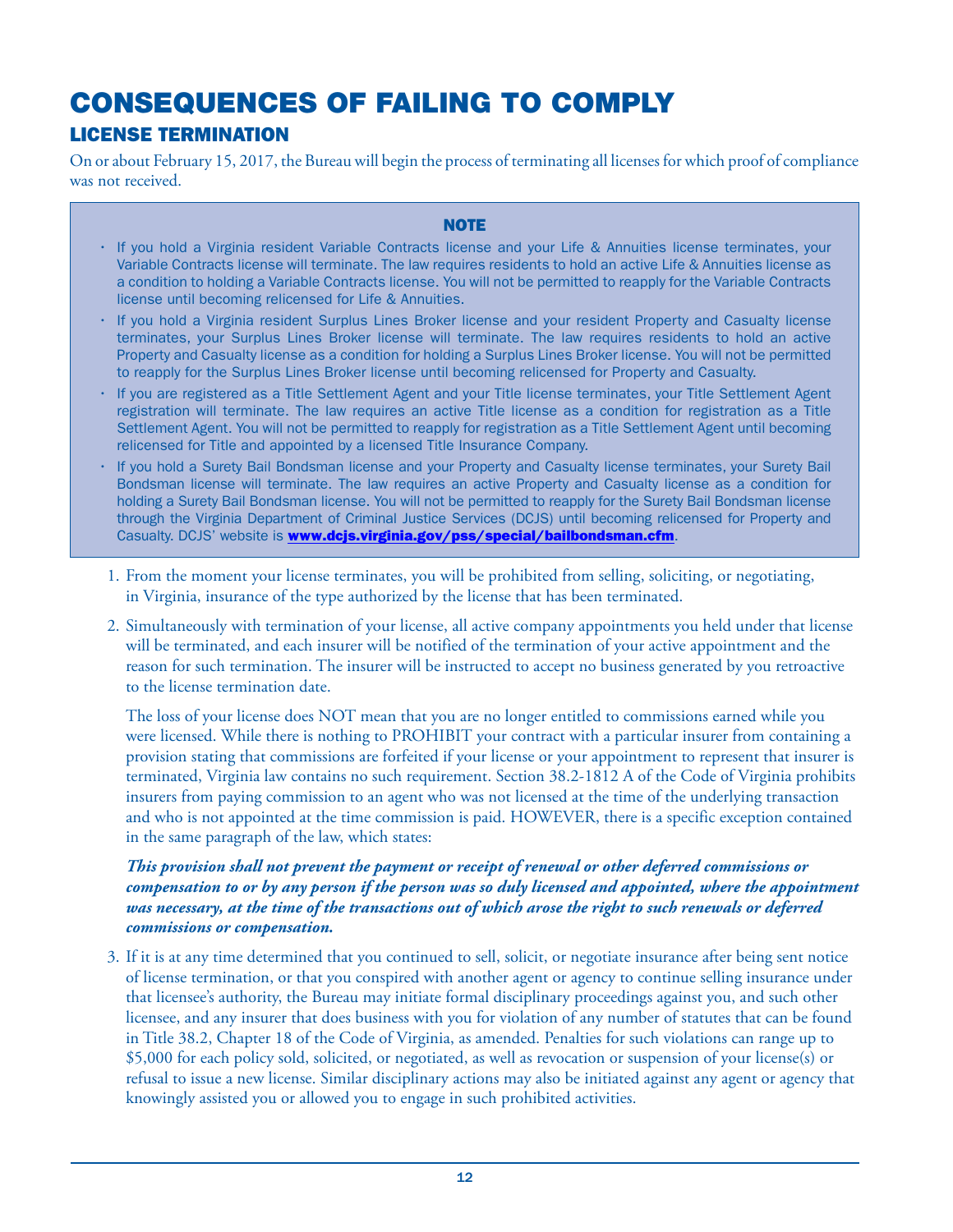### TRANSCRIPT REVIEW

If at any time you believe your transcript does not accurately reflect the courses you have taken, send a request to Pearson VUE, in writing or via email (**VirginiaInsuranceCE@pearson.com**), for a verification and correction of your transcript. **Please allow 20 calendar days from the date you completed a course for the course to be posted to your transcript. In your correspondence you must include the following:**

- Your name;
- Your VLN (Virginia License Number) or NPN (National Producers Number);
- Your residence address;
- Your daytime telephone number and email (fax number if available);
- The license(s) you hold;
- A description of the records you believe are incorrect; and
- What corrective action you believe would be appropriate.

If corrections are in order, Pearson VUE will make them. If these corrections put you into compliance for one or more license lines, Pearson VUE will report your compliance to the Bureau and send you a notification indicating the changed compliance status.

### GRIEVANCES AND APPEALS

#### **NOTE**

Virginia law provides that, in considering appeals from licensees, neither the Board, its administrator, nor the Bureau of Insurance shall have the power or authority to grant a licensee additional time for completing the CE credits, or submitting proof of compliance (including fees), required by Title 38.2, Chapter 18, Article 7 of the Code of Virginia, or additional time for seeking waivers or exemptions from those requirements.

If you believe that any decision by Pearson VUE or the Virginia Insurance Continuing Education Board ("Board") has been improper or incorrect, you have the right to appeal that decision. There are a number of levels of appeal available to you. You must follow these procedures in the order listed below.

1. Period for Filing Appeals with the Board: January 4 to Feburary 4, 2017.

If an agent believes he or she has been aggrieved by an action of Pearson VUE or the Board, he or she has 30 calendar days (beginning January 4, 2017) to submit a written appeal, along with proper documentation, to the Board through Pearson VUE explaining his or her grievance.

- Appeals to the Board will not be considered until after January 4. Your first appeal should be in writing and sent to the Board, in the care of Pearson VUE, asking for reconsideration of the decision with which you disagree. Appeals may be submitted by email to **VirginiaInsuranceCE@pearson.com** or by mail to Virginia Insurance Continuing Education Board, c/o Pearson VUE, Attn: VACE, 3 Bala Plaza West, Bala Cynwyd, PA 19004-3481.
- If you fail to file your written notice of appeal by February 4, 2017, it will be considered a waiver of your right to appeal the determination of noncompliance with the Board.
- While you are, of course, free to file an appeal, we would remind you that if the reason for your appeal is based on something that YOU were responsible for and failed to do (including responsibilities that you delegated to someone else), it is unlikely that your appeal will be granted.

#### **Your written appeal should include the following information:**

• Your name: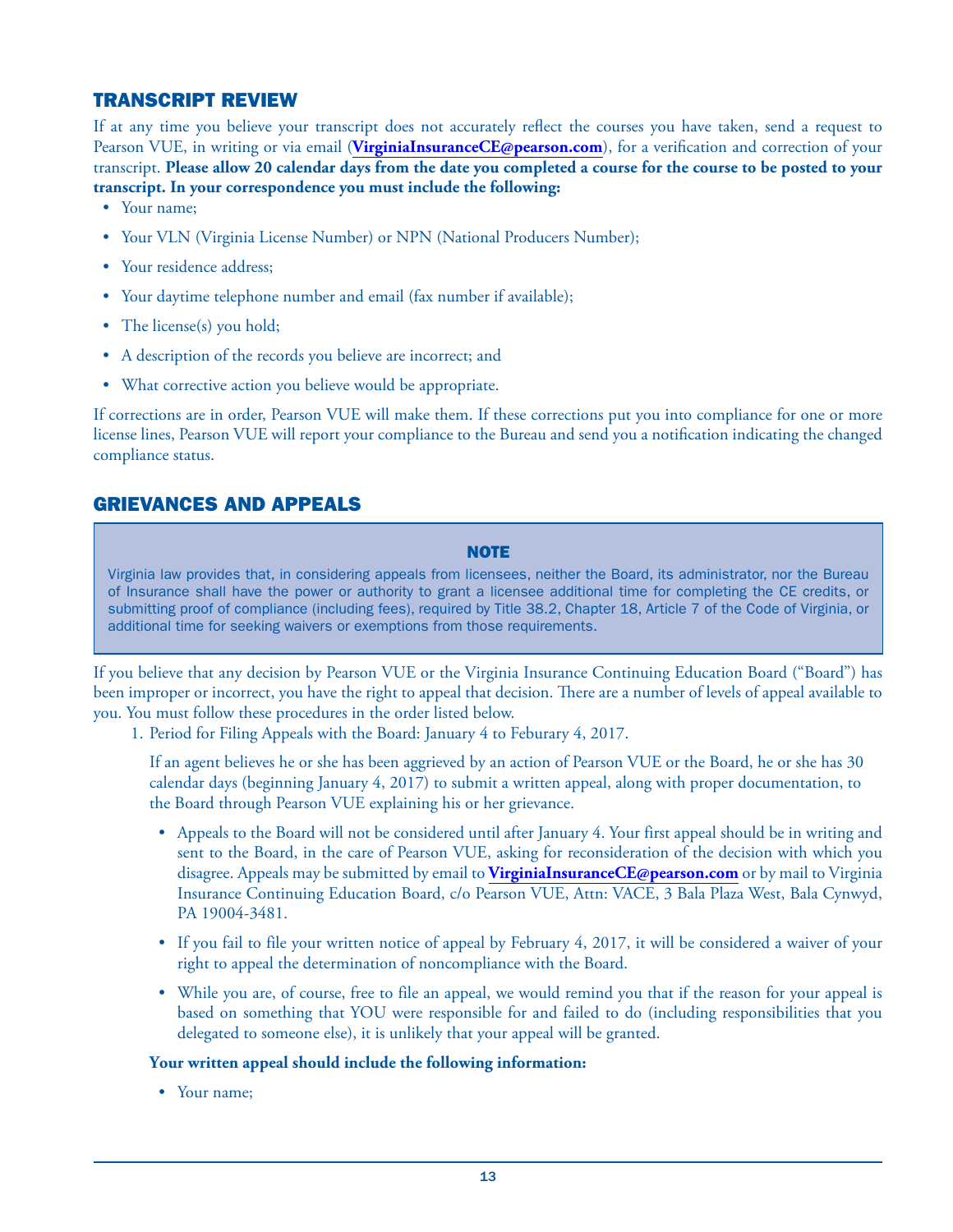- Your VLN or NPN;
- Your residence address;
- Your daytime telephone number and fax number;
- The license(s) you hold;
- A description of the situation and decision with which you disagree;
- Why you feel the decision was unfair, improper, or incorrect; and
- What corrective action you believe would be appropriate.

The Board will attempt to resolve the issue either through written or telephone communication. The Board's decision must be communicated to you, in writing, within 15 calendar days after receipt of all of the above information. If the Board's decision is not in your favor, the Board's written response will include an analysis describing all of the reasons for the decision. You will also be informed of your right to pursue the next level of appeal, including instructions on how to proceed. If you have not received a written response to your appeal from the Board within 15 days of making it, if sent by email (within 18 days if sent by U.S. mail), you may proceed to the next level of appeal, as follows.

2. Period for Filing Appeals to the Bureau:

If you are dissatisfied with the Board's decision, you may, within 15 calendar days of receiving written notice of the Board's decision, submit a written request for further review of the Board's decision to the Bureau. Your written request should be sent to the Bureau by email to **bureauofinsurance@scc.virginia.gov** or by U.S. mail to Agent Licensing Section, Bureau of Insurance, P.O. Box 1157, Richmond, VA 23218, and shall include copies of all previous documentation submitted to Pearson VUE and the Board. If you have additional information not previously submitted that you would like the Bureau to consider, you may submit it at that time. The Bureau will then review your appeal and will communicate its decision to you in writing.

3. If you are dissatisfied with the decision of the Bureau, you may, within 15 calendar days of the date of the written notice of the Bureau's decision, appeal to the Virginia State Corporation Commission, pursuant to the Commission's "Rules of Practice and Procedure." Upon receipt of your appeal, the Commissioner of Insurance or her designee will review the matter. Your appeal must be in writing and sent to the Commissioner's attention and should include the information discussed above, along with any additional supporting information you wish to submit. The Commissioner or her designee will affirm or reverse the Board's decision and will provide a written response to you (with copies to the Board and Pearson VUE) as quickly as possible. If the decision of the Commissioner or her designee is not in your favor, you may have additional rights, and you may inquire about any such rights at that time.

### APPEAL OF LICENSE TERMINATION

Once your license has been terminated, the law allows you to appeal the termination directly to the Bureau within 30 calendar days following the license termination date. Failure to provide **written notice** of such appeal to the Bureau within 30 calendar days following the date of license termination is deemed by law to be a waiver of your right to appeal the license termination. Once the license has terminated, there is no longer a requirement that you must have exhausted your appeals to Pearson VUE and to the Board before appealing to the Bureau.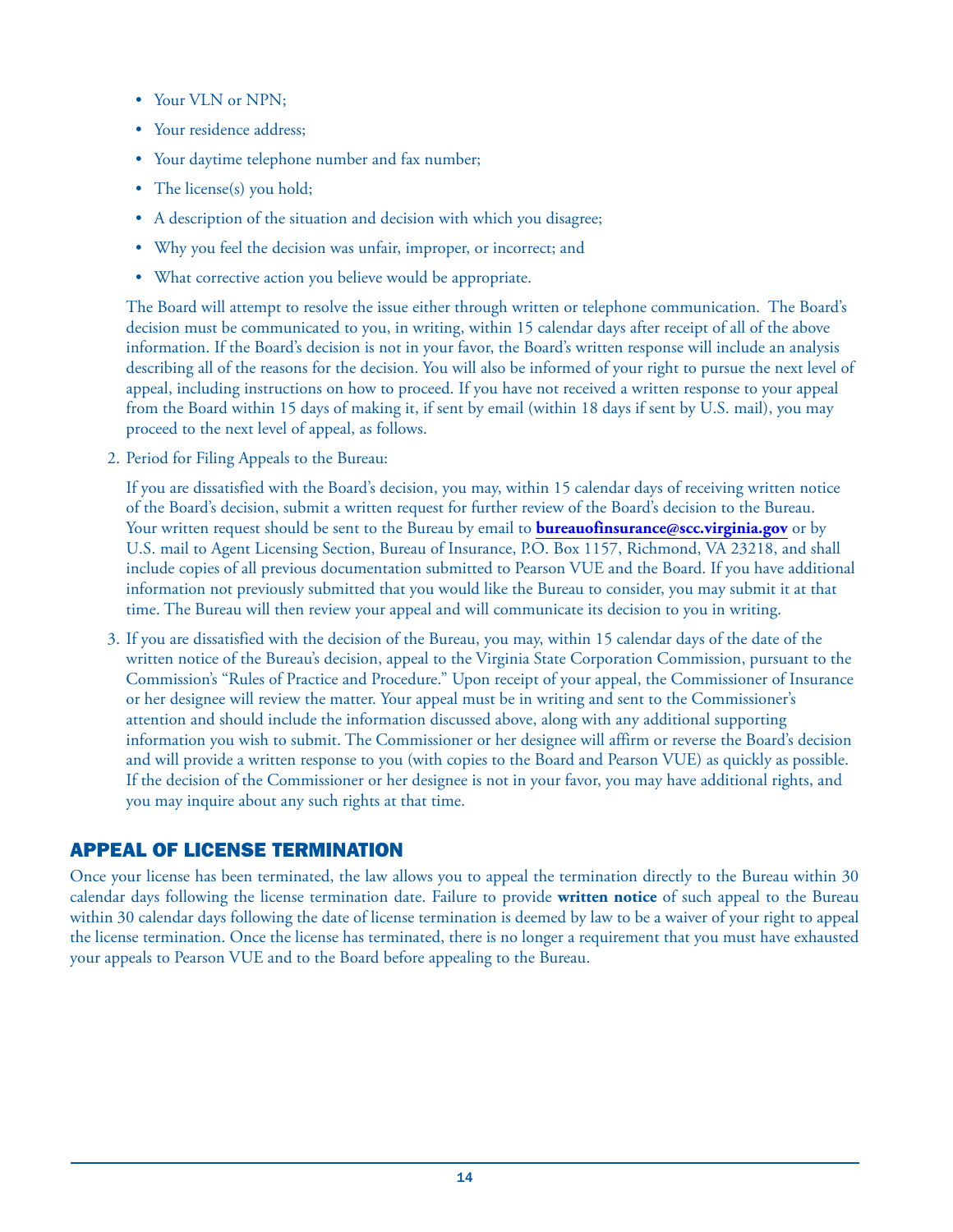# HOW TO BE RELICENSED

#### **1. RESIDENT AGENTS**

Pursuant to statute, **you must pass the appropriate pre-licensing examination and submit a current (no more than 90 days old) Criminal History Record Report from the Virginia State Police before applying**. If you have provided the Bureau with a Criminal History Record Report within the past 12 months of when you submit your electronic application, you are not required to submit a new report. Visit **www.vsp.state.va.us/** to download Form SP-167 or contact the Virginia State Police at (804) 674-2131. When completing the form, have the report mailed back to you; not to the Bureau. When you receive the completed report, either attach it as a PDF and email it to **bureauofinsurance@scc.virginia.gov** or fax it to (804)-371-9290. For expedited service, you may also request a Virginia State Police criminal history record report for an additional fee through the following insurance industry associations: Independent Insurance Agents of Virginia, Inc. **www.iiav.com**, or National Association of Insurance and Financial Advisors **www.NAIFA-Virginia.org**. Virginia law requires that the license application must be received by the Bureau within 183 calendar days of passing the examination. Therefore, in making your plans to become relicensed make sure that you do not take the examination too early. Title agents must also complete a pre-licensing study course prior to registering to take the exam. Please review the Insurance Licensing Candidate Handbook online at **www.pearsonvue.com/va/insurance/** before enrolling in a study course, taking the examination, or applying for a license. Visit **www.scc.virginia.gov/boi/online.aspx** to apply online.

#### **2. NONRESIDENT AGENTS**

Pursuant to statute, you must apply for a new license. Title agents from Florida and Pennsylvania must also pass Virginia's pre-licensing Title exam prior to applying for the license. **Virginia statutes do not require nonresident applicants to take Virginia's pre-licensing study course prior to taking the Title exam.** Please review the Insurance Licensing Candidate Handbook online at **www.pearsonvue.com/va/insurance/** before taking the examination or applying for a license.

- Visit **www.scc.virginia.gov/boi/online.aspx** to apply online.
- **If you were a nonresident Virginia agent when your license was administratively terminated for noncompliance of the CE requirements and you are now applying as a Virginia resident, you must meet all the pre-licensing requirements prior to applying for the license.**

#### **NOTE**

See the note on page 11 if (1) you hold a Virginia resident Variable Contracts License and your Life & Annuities license terminates, (2) you hold a Virginia resident Surplus Lines Broker license and your Property and Casualty license terminates, (3) you are registered as a Title Settlement Agent, and your Title license terminates or (4) you are licensed as a Surety Bail Bondsman (through the Virginia Department of Criminal Justice) and your Property and Casualty license terminates.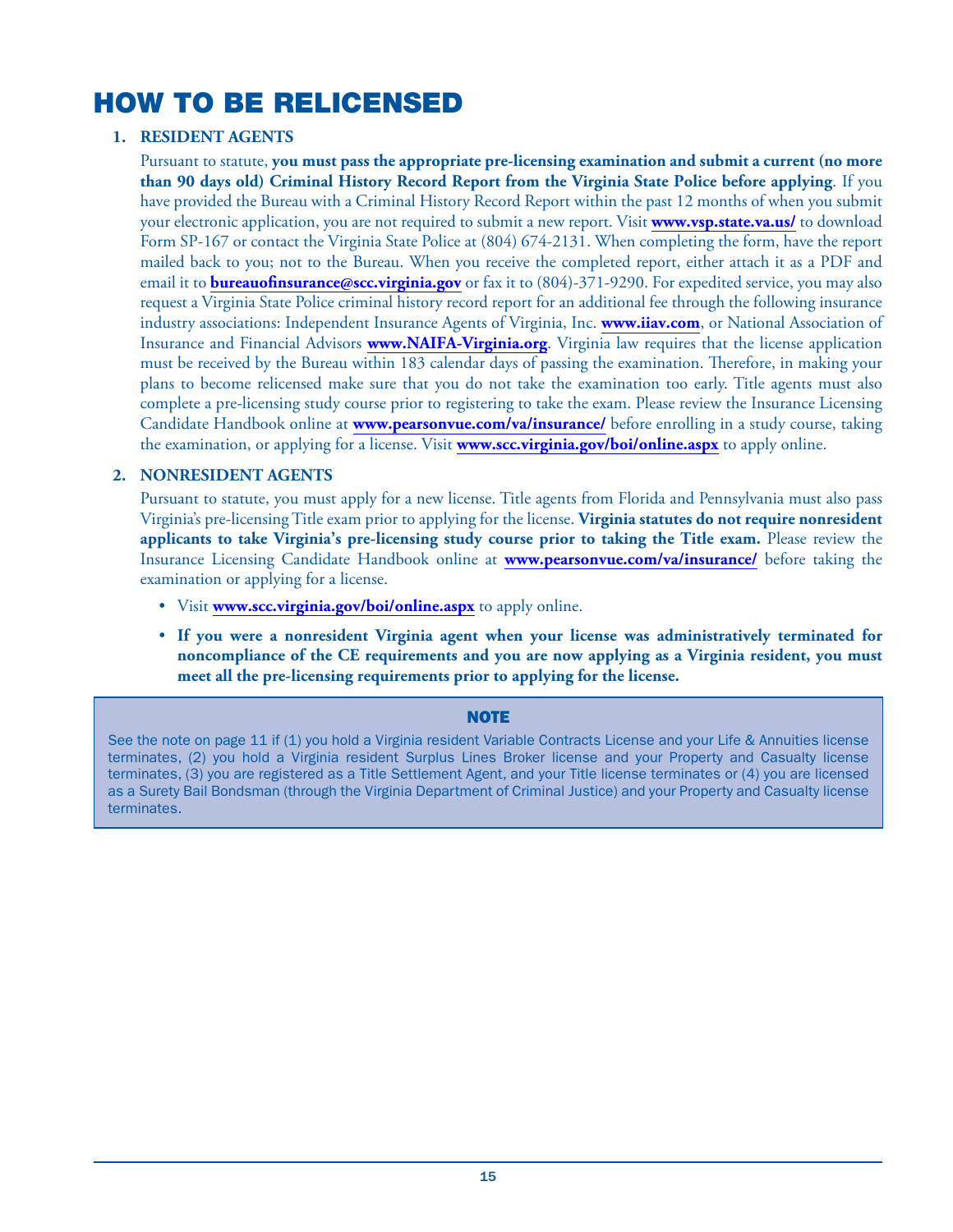

February 2, 2015 «FNAME» «MNAME» «LNAME» «LINE\_ONE\_ADDR» «LINE\_TWO\_ADDR» «CITY\_NAME» «STATE» «ZIP»

Re: Carry-Forward Course Credit Notification License Number: «INDV\_ID»

Dear «FNAME» «MNAME» «LNAME»:

In the 2013 – 2014 biennium, you filed more credits than were needed for CE compliance. These excess credits have already been carried forward to the 2015 – 2016 biennium and can be used towards satisfying your CE requirements only for the 2015-2016 biennium. Details regarding your carry-forward credits are provided below.

You have «TOTAL\_CARRY\_FORWARD\_CREDIT» carry-forward credit(s) on file with the Virginia Insurance Continuing Education Board. These credits are categorized as follows:

| Continuing Education Board. These credits are categorized as follows:<br><b>TYPE</b>     | <b>NUMBER</b><br><b>OF CREDITS</b> | <b>COMPANY/AGENCY</b><br><b>SPONSORED CREDITS</b> | <b>COMPANY/AGENCY</b><br><b>SPONSORED CREDITS</b> |
|------------------------------------------------------------------------------------------|------------------------------------|---------------------------------------------------|---------------------------------------------------|
|                                                                                          |                                    | <b>YES</b>                                        | NO.                                               |
| Life & Health                                                                            | NUMBER OF CREDIT LH                | <b>COMPANY SPONSORED LH</b>                       | COMPANY_NON_SPONSORED_LH                          |
| <b>Property &amp; Casualty</b>                                                           | NUMBER OF CREDIT PC                | COMPANY_SPONSORED_PC                              | <b>COMPANY NON SPONSORED PC</b>                   |
| <b>Title</b>                                                                             | NUMBER OF CREDIT TI                | <b>COMPANY SPONSORED TI</b>                       | COMPANY NON SPONSORED TI                          |
| <b>Ethics</b>                                                                            | NUMBER OF CREDIT ILR               | COMPANY_SPONSORED_ILR                             | <b>COMPANY NON SPONSORED ILR</b>                  |
| Other General Insurance (OGI)*                                                           | NUMBER_OF_CREDIT_OGI               | COMPANY_SPONSORED_OGI                             | COMPANY NON SPONSORED OGI                         |
| *OGI credits are used to satisfy any of the license-specific requirements EXCEPT Ethics. |                                    |                                                   |                                                   |

You may have already accumulated all of the CE credits you need for the 2015 - 2016 biennium, or you may need to take additional courses to satisfy the CE requirement for the 2015 – 2016 biennium. Visit **www.VirginiainsuranceCE.com** to review your 2015-2016 CE Transcript.

In addition to CE credits, the payment of the non-refundable \$20 continuance fee, which must be received before close of business on November 30, 2016, is required to complete your VA CE requirement. If you have already accumulated enough credits, you are encouraged to make the payment now and avoid delays later. The non-refundable continuance fee may be paid electronically at **www.virginiainsurancece.com** using the link under CE Agent Services called "Pay 2015-2016 \$20 CE Continuance Fee."

If you have any questions or concerns regarding the number of carry-forward credits received, please send a detailed email to **VirginiaInsuranceCE@pearson.com**. The email should contain your name, phone number, VA license number, and nature of your concern.

Regards,

Kenneth J. Huin

Kenneth J. Hein, Chair Virginia Insurance Continuing Education Board

### **Virginia Insurance Continuing Education Board**

**Pearson VUE** *ATTN: VACE* 3 Bala Plaza West Bala Cynwyd, PA 19004-3481 Phone (877) 234-6093 FAX # (610) 617-0927 VirginiaInsuranceCE@pearson.com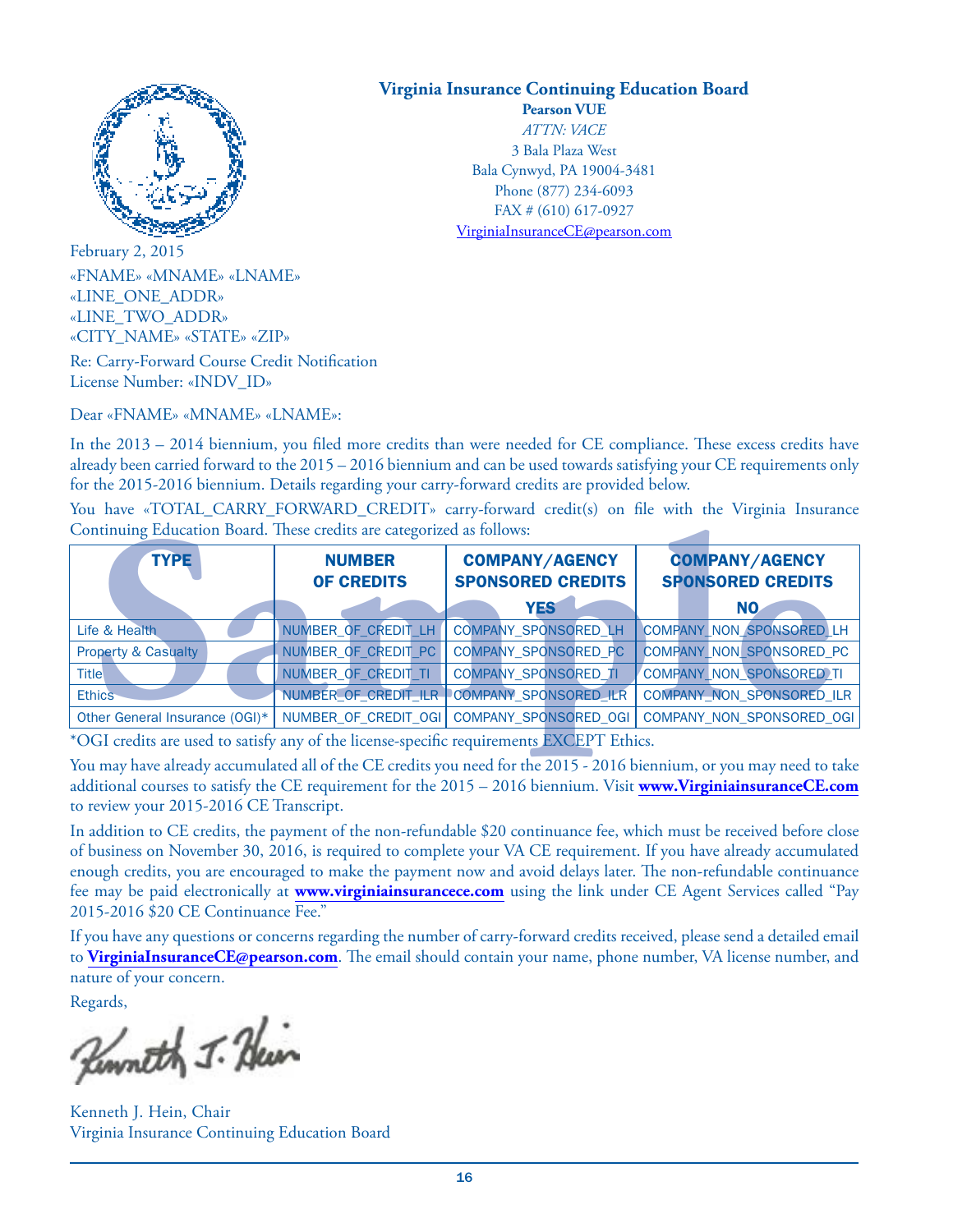# CONTINUING EDUCATION EXEMPTION REQUEST AGE 65 AND 20 YEARS LICENSED

### For Virginia Resident Agents Only

Please print or type.

| <b>Name</b>                                                                                                      |                                                                                                                                                                                                                                                                                                                                                                                                         |                                                                                                        |                                                                                                                                   |
|------------------------------------------------------------------------------------------------------------------|---------------------------------------------------------------------------------------------------------------------------------------------------------------------------------------------------------------------------------------------------------------------------------------------------------------------------------------------------------------------------------------------------------|--------------------------------------------------------------------------------------------------------|-----------------------------------------------------------------------------------------------------------------------------------|
| Virginia Agent Identification<br>Number (VA License# or NPN)<br>Date of Birth (mm/dd/yy)<br>$ -$ / $ -$ / $ -$   | $O_{N0}$<br>$\bullet$ Yes<br>Are you a Virginia Resident Agent?<br>If you are not a Virginia resident agent, do not use this form. Please use the Age 65 and 20<br>Years Licensed Exemption Request form for Virginia Non-resident Agents Only.<br><b>Business Phone Number (area code)</b><br>Residence Phone Number (area code)<br>$\begin{pmatrix} 1 & 1 \\ 1 & 1 \end{pmatrix}$<br>$\sum_{i=1}^{n}$ |                                                                                                        |                                                                                                                                   |
| <b>Email Address</b>                                                                                             |                                                                                                                                                                                                                                                                                                                                                                                                         |                                                                                                        |                                                                                                                                   |
| License Type(s) (check all that apply)<br>Life & Annuities<br><b>Health</b>                                      |                                                                                                                                                                                                                                                                                                                                                                                                         | How many years have you held each<br>Virginia license checked in the box to<br>the left?<br># of years | How many years and in which other<br>state(s) have you held each checked in the<br>box to the left?<br># of years<br><b>State</b> |
| Property/Casualty<br><b>Personal Lines</b><br><b>Title</b><br>Life/Health Consultant _________<br>P/C Consultant |                                                                                                                                                                                                                                                                                                                                                                                                         | Life & Annuities<br><b>Health</b><br>Property/Casualty<br><b>Personal Lines</b><br><b>Title</b>        | Life & Annuities<br><b>Health</b><br><b>Property/Casualty</b><br><b>Personal Lines</b><br><b>Title</b>                            |
|                                                                                                                  |                                                                                                                                                                                                                                                                                                                                                                                                         | Life/Health Consultant<br>P/C Consultant                                                               | Life/Health Consultant<br>P/C Consultant                                                                                          |

Fee: **SUBMIT WITH A NON-REFUNDABLE \$20 CONTINUANCE FEE**. Refunds are **not** issued if an exemption request is denied. Checks or money orders must be made payable to "Pearson VUE/VA CE".

*To establish proof of age:* Submit a photocopy of your birth certificate, your driver's license or a state-issued identification card.

*To establish proof of licensing:*

Note: Those converted from the Life & Health license to the two separate Life & Annuities and Health licenses on September 2, 2002, will, when asking the Bureau of Insurance for proof of continuous licensing, be treated as if both licenses had been in effect for the entire period that the agent was continuously licensed under the previous Life & Health license.

Page 1 of 2

### ALWAYS LEARNING

Copyright © 2016 Pearson Education, Inc. or its affiliate(s). All Rights Reserved. Pubs\_orders@Pearson.com Stock# 1253-26 05/16

**PEARSON**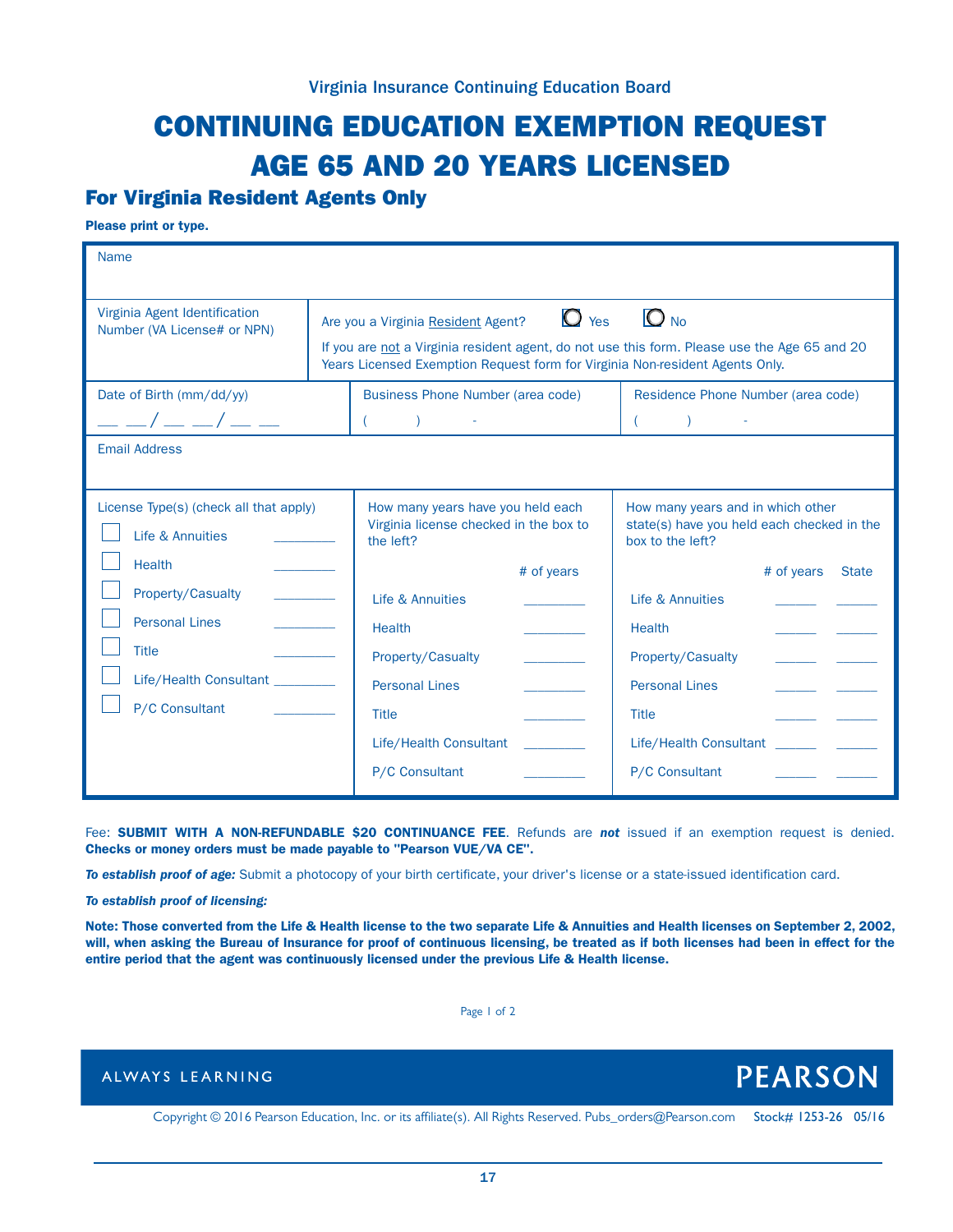#### Virginia resident agents must meet at least one of these conditions:

- You must have held a Virginia license (whether resident, non-resident or a combination of the two) of a type equivalent to the license for which you seek exemption for 20 continuous and uninterrupted years immediately preceding the end of the biennium; OR
- You must have held the same license continuously and without interruption as a Virginia resident for at least the four years immediately preceding the end of the biennium **AND** have been continuously licensed without interruption with an equivalent license in other state(s) for an additional 16 years, for a total of 20 years of continuous and uninterrupted licensing; OR
- You must have held the same license as a Virginia resident agent continuously and without interruption for at least the four years immediately preceding the end of the biennium AND have held the equivalent license authority in Virginia for at least 20 of the preceding 30 years. Further, you will not be eligible for this exemption if any unlicensed period was the result of a license revocation for cause or a license termination for prior non-compliance with continuing education requirements. To request proof of continuous Virginia licensing, contact the Bureau via email, **bureauofinsurance@scc.virginia.gov**, fax, 804-371-9290 or mail to: Agents Licensing Section, Bureau of Insurance, P.O. Box 1157 Richmond, VA 23218. Your request letter must include your full name, your VLN or NPN, your current residence address, and the license type(s) for which you are requesting proof of continuous licensing.

If you are eligible, you will receive a letter on official State Corporate Commission, Bureau of Insurance, letterhead, signed by an official of the Bureau of Insurance. If you do not have at least 20 years of Virginia licensing in the preceding 30 years, you must also apply, in writing, for a letter of clearance or certification to the other state(s) in which you have held equivalent license(s) continuously for a period that, when combined with the current VA resident licensure, totals at least 20 years. The other state(s) should supply you with proof of the number of years of continuous licensure in their state(s).

*You must then submit the original letter from the Bureau and any other original letters of clearance or certification from other state(s), along with this completed form, proof of age and the non-refundable \$20 Continuance fee to:*

#### Pearson VUE, *Attn: VA Ins CE Approval*, 62398 Collections Center Drive, Chicago, IL 60693-0623

I certify that I have or will have attained the age of 65 by the end of the current biennium and that the above information is true and correct to the best of my knowledge.

Signature **Date**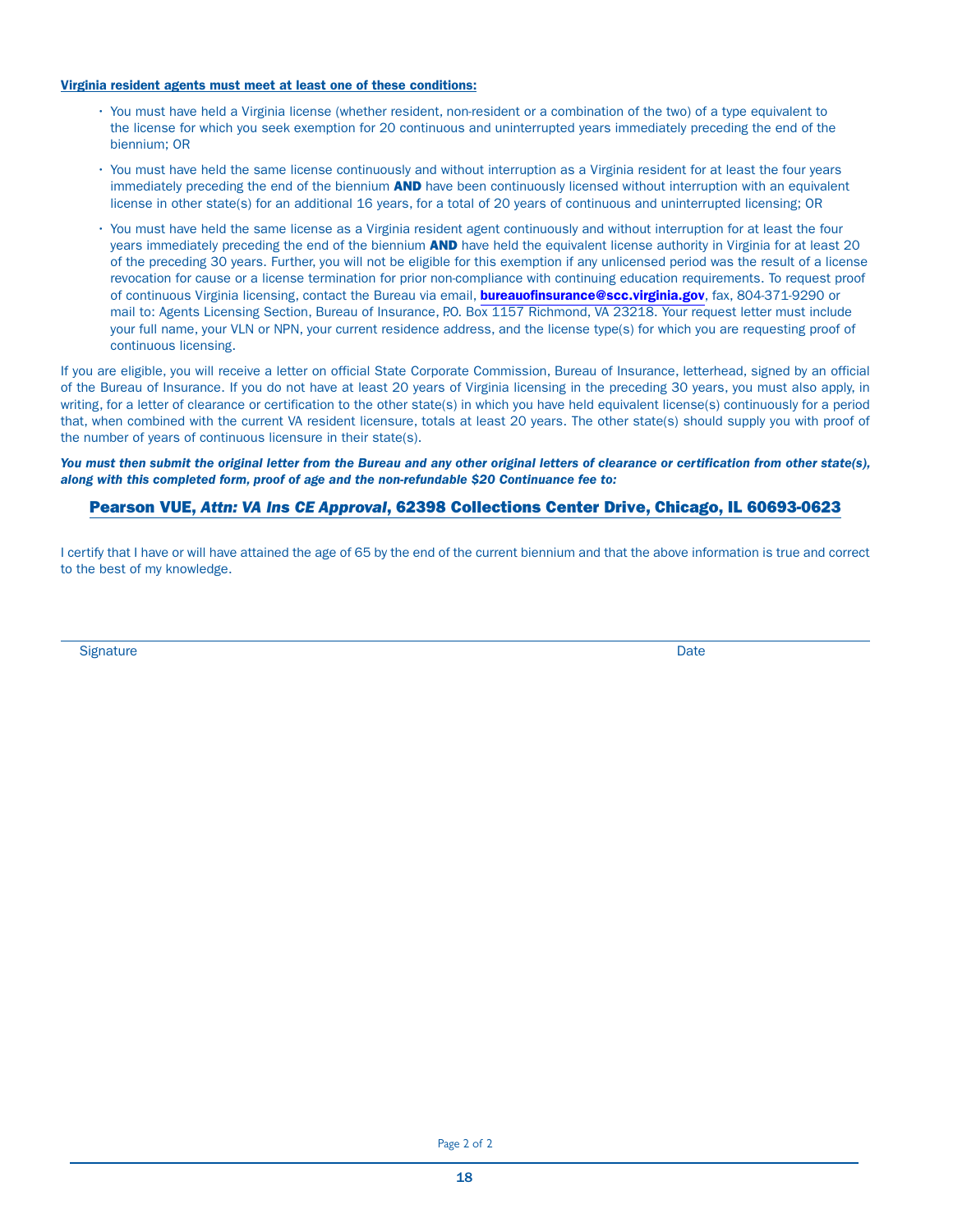# CONTINUING EDUCATION EXEMPTION REQUEST AGE 65 AND 20 YEARS LICENSED

## For Virginia Non-resident Agents Only

Please print or type.

| <b>Name</b>                                                                                                                                                                                       |                                                                                                                                                                                                                                                                |
|---------------------------------------------------------------------------------------------------------------------------------------------------------------------------------------------------|----------------------------------------------------------------------------------------------------------------------------------------------------------------------------------------------------------------------------------------------------------------|
| Virginia Agent Identification Number (VA License# or NPN)                                                                                                                                         | $Q_{\text{No}}$<br>Are you a Virginia Non-resident Agent? $\Box$ Yes<br>If you are a Virginia Resident agent, do not use this form.<br>Please use the Age 65 and 20 Years Licensed Exemption<br>Request form for Virginia Resident Agents Only.                |
| Date of Birth (mm/dd/yy)<br>$ -$ / $ -$ / $ -$                                                                                                                                                    | <b>Business Phone Number (area code)</b><br>$\sum_{i=1}^{n}$<br>$\left($                                                                                                                                                                                       |
| <b>Email Address</b>                                                                                                                                                                              |                                                                                                                                                                                                                                                                |
| License Type(s) (check all that apply)<br>Life & Annuities<br><b>Health</b><br>Casualty<br><b>Personal Lines</b><br><b>Title</b><br>Life/Health Consultant<br><b>Property/Casualty Consultant</b> | How many years have you held each Virginia license checked<br>in the box to the left?<br># of years<br>Life & Annuities<br><b>Health</b><br>Casualty<br><b>Personal Lines</b><br><b>Title</b><br>Life/Health Consultant<br><b>Property/Casualty Consultant</b> |

Fee: **SUBMIT WITH A NON-REFUNDABLE \$20 CONTINUANCE FEE.** Refunds are **not** issued if an exemption request is denied. Checks or money orders must be made payable to "Pearson VUE/VA CE".

*To establish proof of age*:

Submit a photocopy of your birth certificate, your driver's license or a state-issued identification card.

Page 1 of 2



Copyright © 2016 Pearson Education, Inc. or its affiliate(s). All Rights Reserved. Pubs\_orders@Pearson.com Stock# 1253-22 05/16

**PEARSON**